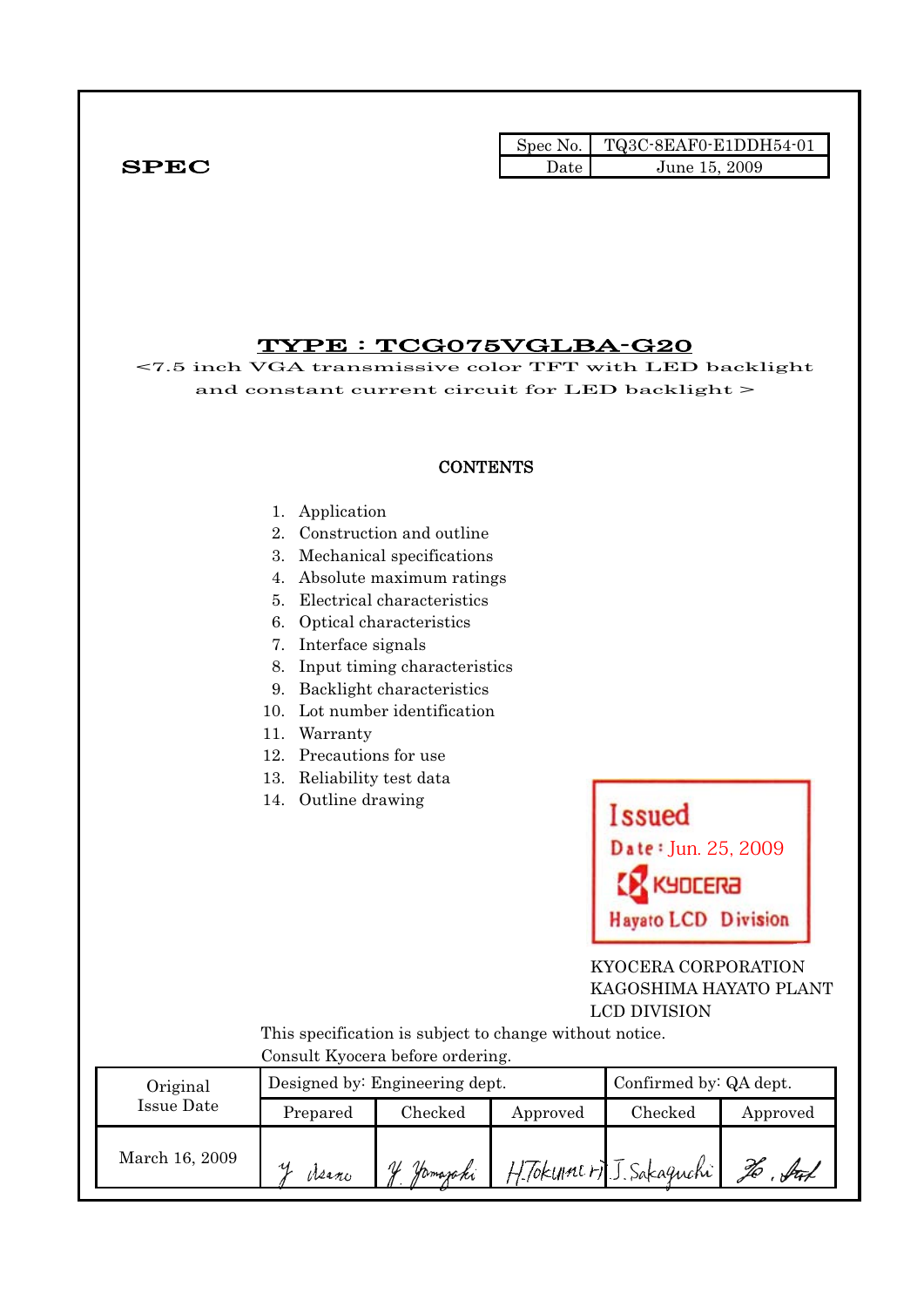| Spec No.              | Part No.        | Page |
|-----------------------|-----------------|------|
| TQ3C-8EAF0-E1DDH54-01 | TCG075VGLBA-G20 |      |

# Warning

- 1. This Kyocera LCD module has been specifically designed for use only in electronic devices and industrial machines in the area of audio control, office automation, industrial control, home appliances, etc. The module should not be used in applications where the highest level of safety and reliability are required and module failure or malfunction of such module results in physical harm or loss of life, as well as enormous damage or loss. Such fields of applications include, without limitation, medical, aerospace, communications infrastructure, atomic energy control. Kyocera expressly disclaims any and all liability resulting in any way to the use of the module in such applications.
- 2. Customer agrees to indemnify, defend and hold Kyocera harmless from and against any and all actions, claims, damages, liabilities, awards, costs, and expenses, including legal expenses, resulting from or arising out of Customer's use, or sale for use, or Kyocera modules in applications.

# Caution

1. Kyocera shall have the right, which Customer hereby acknowledges, to immediately scrap or destroy tooling for Kyocera modules for which no Purchase Orders have been received from the Customer in a two-year period.

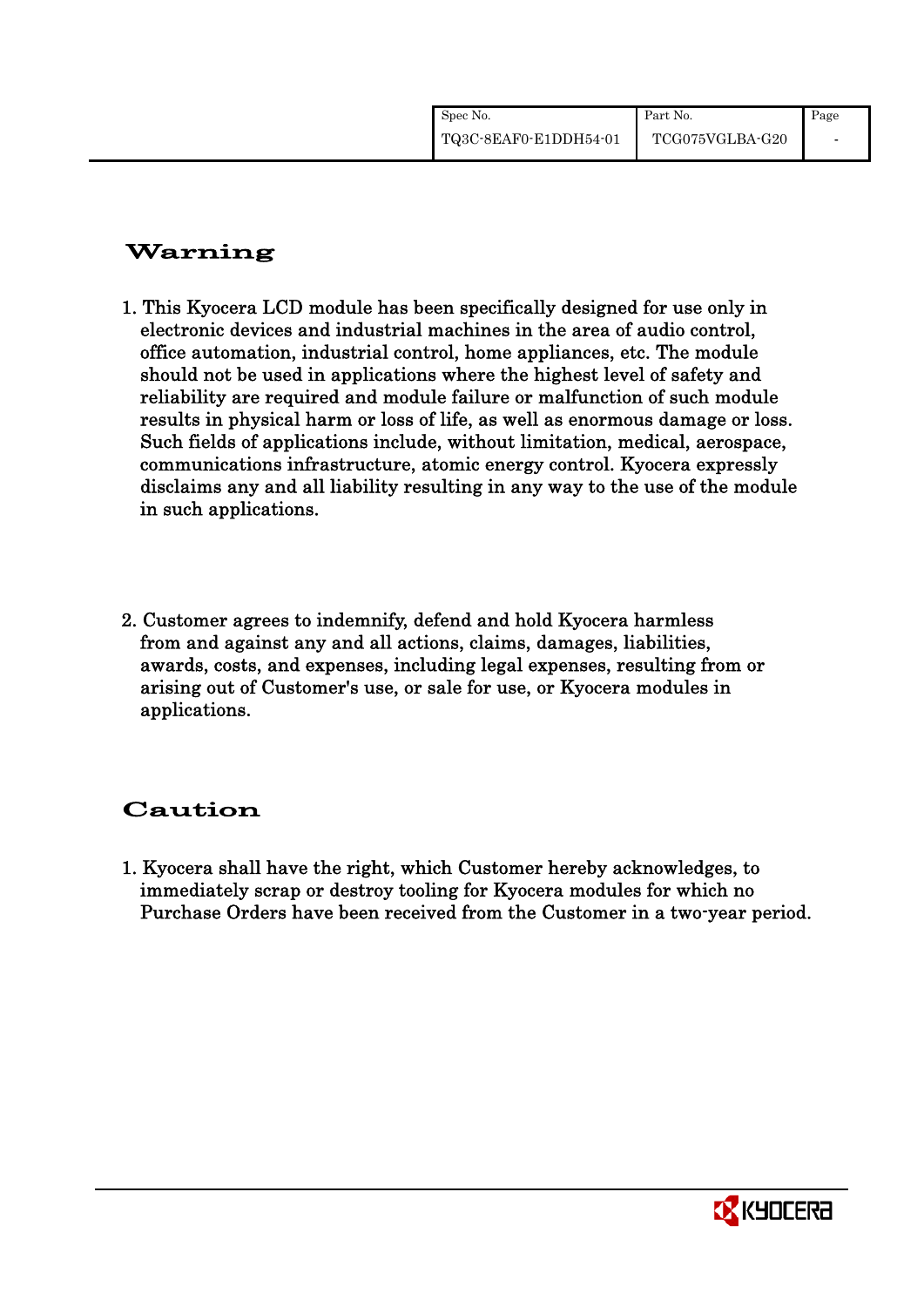|         |               |                  |                                 |  | Spec No.                                                       |                                                         | Part No.        |                         | Page |
|---------|---------------|------------------|---------------------------------|--|----------------------------------------------------------------|---------------------------------------------------------|-----------------|-------------------------|------|
|         |               |                  |                                 |  |                                                                | TQ3C-8EAF0-E1DDH54-01                                   | TCG075VGLBA-G20 |                         |      |
|         |               |                  |                                 |  |                                                                | Revision record                                         |                 |                         |      |
|         | Date          |                  | Designed by : Engineering dept. |  |                                                                |                                                         |                 | Confirmed by : QA dept. |      |
|         |               | Prepared         |                                 |  | Checked                                                        | Approved                                                | Checked         | Approved                |      |
|         | Jun. 15, 2009 |                  | Asano                           |  |                                                                | y Jomaraki H. Tokurni 1) J. Sakaguchi 26. Auf           |                 |                         |      |
| Rev.No. | Date          | $\rm Page$       |                                 |  |                                                                | Descriptions                                            |                 |                         |      |
| 01      | Jun. 15, 2009 | $\mathbf{1}$     |                                 |  | 3. Mechanical specifications<br>$\sim$ Change "Mass"           |                                                         |                 |                         |      |
|         |               | $\boldsymbol{3}$ |                                 |  | 5. Electrical characteristics                                  | $\sim$ Change "Current consumption"                     |                 |                         |      |
|         |               | $\overline{4}$   |                                 |  | 6. Optical characteristics<br>$\sim$ "Brightness" Delete()     | $\sim$ "Viewing angle range", "Contrast ratio" Delete() |                 |                         |      |
|         |               |                  |                                 |  |                                                                | $\sim$ Change "Chromaticity coordinates"                |                 |                         |      |
|         |               | 10               |                                 |  | 9. Backlight characteristics<br>$\sim$ Change "Supply current" |                                                         |                 |                         |      |
|         |               |                  |                                 |  | $\sim$ Change "Operating life"                                 |                                                         |                 |                         |      |
|         |               |                  |                                 |  | $\sim$ Change comment "3)"                                     |                                                         |                 |                         |      |
|         |               | $15\,$           |                                 |  | 14. Outline drawing<br>$~\sim$ Add page "121A5098200"          |                                                         |                 |                         |      |
|         |               |                  |                                 |  |                                                                |                                                         |                 |                         |      |
|         |               |                  |                                 |  |                                                                |                                                         |                 |                         |      |
|         |               |                  |                                 |  |                                                                |                                                         |                 |                         |      |
|         |               |                  |                                 |  |                                                                |                                                         |                 |                         |      |
|         |               |                  |                                 |  |                                                                |                                                         |                 |                         |      |
|         |               |                  |                                 |  |                                                                |                                                         |                 |                         |      |
|         |               |                  |                                 |  |                                                                |                                                         |                 |                         |      |
|         |               |                  |                                 |  |                                                                |                                                         |                 |                         |      |
|         |               |                  |                                 |  |                                                                |                                                         |                 |                         |      |
|         |               |                  |                                 |  |                                                                |                                                         |                 |                         |      |
|         |               |                  |                                 |  |                                                                |                                                         |                 |                         |      |
|         |               |                  |                                 |  |                                                                |                                                         |                 |                         |      |
|         |               |                  |                                 |  |                                                                |                                                         |                 |                         |      |
|         |               |                  |                                 |  |                                                                |                                                         |                 |                         |      |
|         |               |                  |                                 |  |                                                                |                                                         |                 |                         |      |
|         |               |                  |                                 |  |                                                                |                                                         |                 |                         |      |
|         |               |                  |                                 |  |                                                                |                                                         |                 |                         |      |
|         |               |                  |                                 |  |                                                                |                                                         |                 |                         |      |
|         |               |                  |                                 |  |                                                                |                                                         |                 |                         |      |
|         |               |                  |                                 |  |                                                                |                                                         |                 |                         |      |
|         |               |                  |                                 |  |                                                                |                                                         |                 |                         |      |
|         |               |                  |                                 |  |                                                                |                                                         |                 |                         |      |
|         |               |                  |                                 |  |                                                                |                                                         |                 |                         |      |

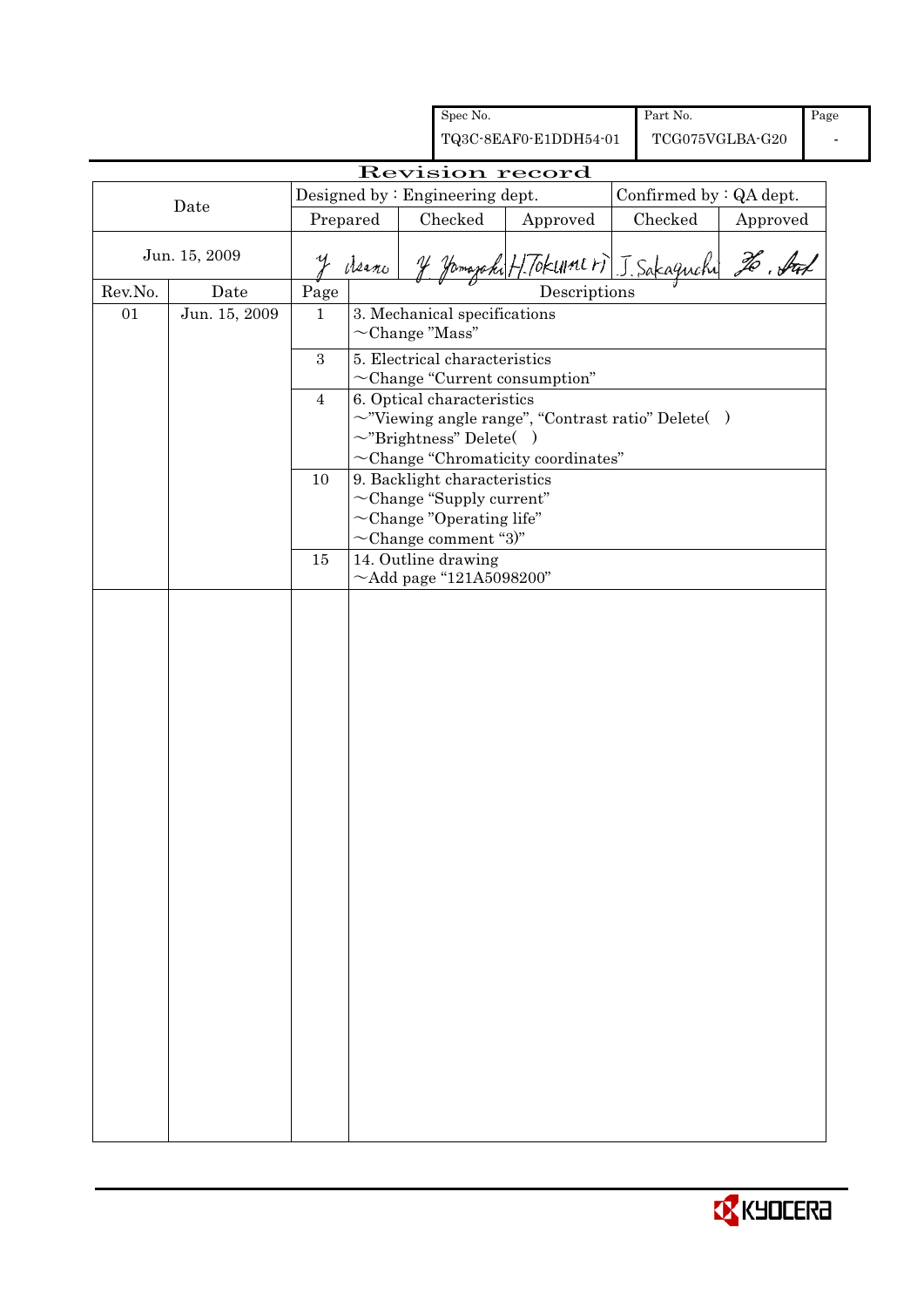# 1. Application

This document defines the specification of TCG075VGLBA-G20. (RoHS Compliant)

# 2. Construction and outline

| LCD.               | : Transmissive color dot matrix type TFT          |
|--------------------|---------------------------------------------------|
| Backlight system   | : LED                                             |
| Polarizer          | $\therefore$ Glare treatment                      |
| Additional circuit | : Timing controller, Power supply $(3.3V)$ input) |
|                    | (with constant current circuit for LED Backlight) |

# 3. Mechanical specifications

| <b>Item</b>                | Specification                                              | Unit |
|----------------------------|------------------------------------------------------------|------|
| Outline dimensions<br>- 1) | $173(W) \times 133(H) \times 4.4(D)$                       | mm   |
| Active area                | $151.68(W)\times 113.76(H)$<br>(18.9cm/7.5 inch(Diagonal)) | mm   |
| Effective viewing area     | $153.7(W)\times 115.8(H)$                                  | mm   |
| Dot format                 | $640 \times (B,G,R)(W) \times 480(H)$                      | dot  |
| Dot pitch                  | $0.079(W) \times 0.237(H)$                                 | mm   |
| 2)<br>Base color           | Normally White                                             |      |
| Mass                       | 220                                                        | g    |

1) Projection not included. Please refer to outline for details.

2) Due to the characteristics of the LCD material, the color varies with environmental temperature.

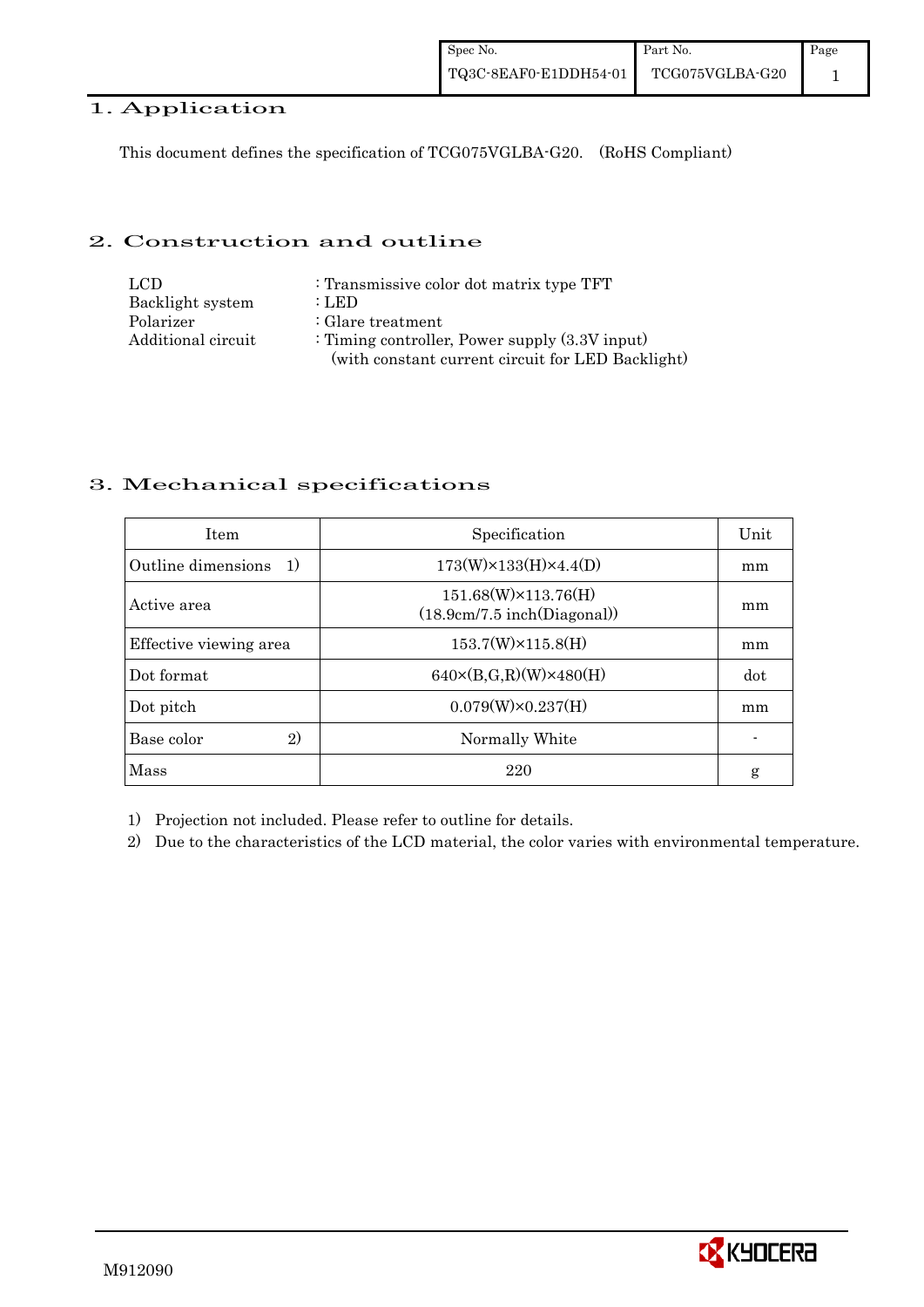## 4. Absolute maximum ratings

4-1. Electrical absolute maximum ratings

| Item                         | Symbol        | Min.   | Max.          | Unit |
|------------------------------|---------------|--------|---------------|------|
| Supply voltage for logic     | $\rm V_{DD}$  |        | 4.0           |      |
| Input signal voltage         | $\rm V_{IN}$  | $-0.3$ | 6.0           |      |
| Supply voltage for backlight | $\rm V_{IN}B$ |        | 6.0           |      |
| Backlight ON-OFF             | <b>BLEN</b>   |        | $\rm V_{IN}B$ |      |
| Brightness adjust voltage    | ${\rm VBRT}$  |        | $\rm V_{IN}B$ |      |

1) Input signal : CK,  $R0 \sim R5$ ,  $G0 \sim G5$ ,  $B0 \sim B5$ ,  $H<sub>SYNC</sub>$ ,  $V<sub>SYNC</sub>$ ,  $ENAB$ ,  $R/L$ ,  $U/D$ 

# 4-2. Environmental absolute maximum ratings

| Item                  |    | Symbol                  | Min.  | Max. | Unit         |
|-----------------------|----|-------------------------|-------|------|--------------|
| Operating temperature |    | Top                     | $-20$ | 70   | $^{\circ}C$  |
| Storage temperature   | 2) | <b>T</b> <sub>STO</sub> | $-30$ | 80   | $^{\circ}$ C |
| Operating humidity    | 3) | Hop                     | 10    | 4,   | %RH          |
| Storage humidity      | 3) | <b>H</b> <sub>sto</sub> | 10    | 4,   | %RH          |
| Vibration             |    |                         | 5)    | 5)   |              |
| Shock                 |    |                         | 6)    | 6)   |              |

- 1) Operating temperature means a temperature which operation shall be guaranteed. Since display performance is evaluated at 25°C, another temperature range should be confirmed.
- 2) Temp. =  $-30^{\circ}$ C $<$ 48h, Temp. =  $80^{\circ}$ C $<$ 168h Store LCD at normal temperature/humidity. Keep them free from vibration and shock. An LCD that is kept at a low or a high temperature for a long time can be defective due to other conditions, even if the low or high temperature satisfies the standard. (Please refer to "Precautions for Use" for details.)
- 3) Non-condensing
- 4) Temp. $\leq 40^{\circ}$ C, 85%RH Max.
	- Temp.>40°C, Absolute humidity shall be less than 85%RH at 40°C.
- 5)

| Frequency       | $10\sim 55$ Hz    | Acceleration value           |
|-----------------|-------------------|------------------------------|
| Vibration width | $0.15$ mm         | $(0.3 \sim 9 \text{ m/s}^2)$ |
| Interval        | $10 - 55 - 10$ Hz | 1 minutes                    |
|                 |                   |                              |

 2 hours in each direction X, Y, Z (6 hours total) EIAJ ED-2531

6) Acceleration: 490 m/s2, Pulse width: 11 ms 3 times in each direction:  $\pm X$ ,  $\pm Y$ ,  $\pm Z$ EIAJ ED-2531

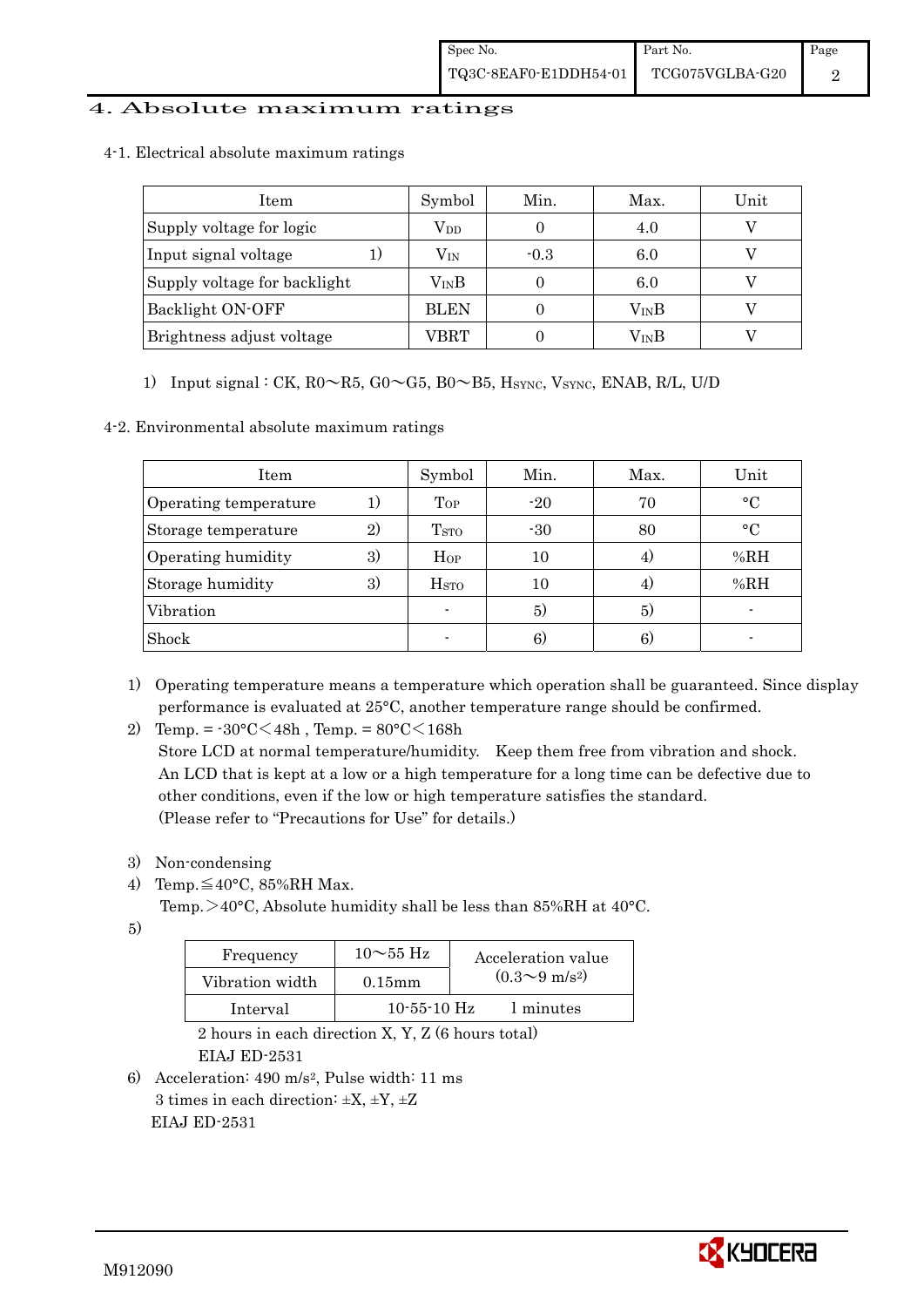| Spec No.              | Part No.          | Page |
|-----------------------|-------------------|------|
| TQ3C-8EAF0-E1DDH54-01 | $TCG075VGLBA-G20$ |      |

# 5. Electrical characteristics

|                                 |               |                |                          |      | Temp. = $-20 \sim 70$ °C |         |
|---------------------------------|---------------|----------------|--------------------------|------|--------------------------|---------|
| Item                            | Symbol        | Condition      | Min.                     | Typ. | Max.                     | Unit    |
| Supply voltage<br>1)            | $\rm V_{DD}$  | $\blacksquare$ | 3.0                      | 3.3  | 3.6                      | V       |
| Current consumption             | $_{\rm{LDD}}$ | 2)             | $\overline{\phantom{0}}$ | 300  | 390                      | mA      |
| Permissive input ripple voltage | $\rm V_{RP}$  | $\blacksquare$ | $\blacksquare$           |      | 100                      | $mVp-p$ |
|                                 | $V_{IL}$      | "Low" level    | $\Omega$                 |      | 0.3V <sub>DD</sub>       | V       |
| 3)<br>Input signal voltage      | $\rm V_{IH}$  | "High" level   | 0.7V <sub>DD</sub>       |      | <b>V</b> <sub>DD</sub>   |         |

1) V<sub>DD</sub>-turn-on conditions



2) Display pattern:



3) Input signal : CK,  $R0 \sim R5$ ,  $G0 \sim G5$ ,  $B0 \sim B5$ ,  $H<sub>SYNC</sub>$ ,  $V<sub>SYNC</sub>$ ,  $ENAB$ ,  $R/L$ ,  $U/D$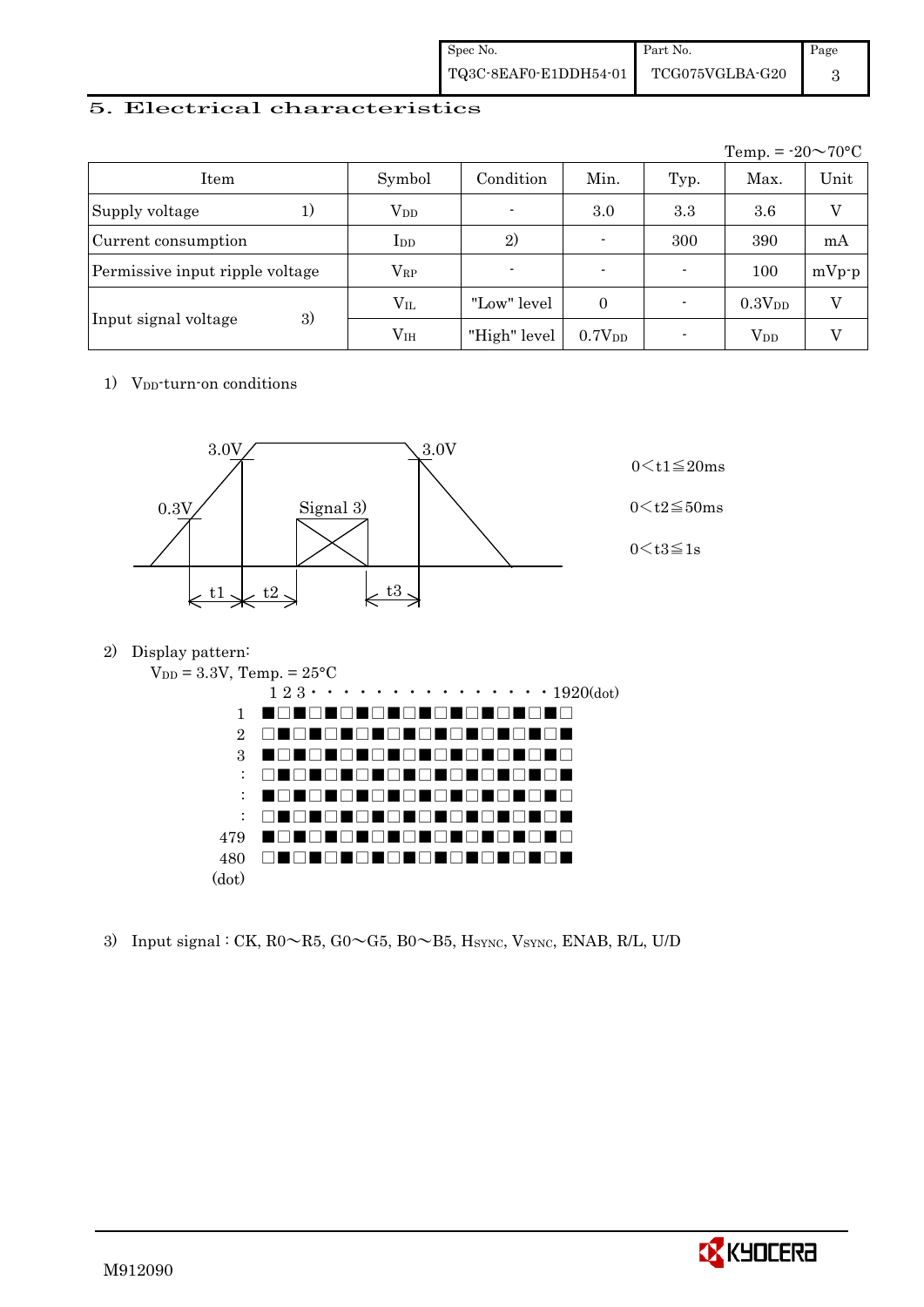# 6. Optical characteristics

| Measuring spot = $\phi$ 6.0mm, Temp. = 25°C |
|---------------------------------------------|
|---------------------------------------------|

| Item                                  |       | Symbol         | Condition                   | Min.           | Typ.   | Max.                     | Unit                     |
|---------------------------------------|-------|----------------|-----------------------------|----------------|--------|--------------------------|--------------------------|
|                                       | Rise  | $\tau_r$       | $\theta = \phi = 0^{\circ}$ | $\blacksquare$ | 5      | $\overline{\phantom{a}}$ | ms                       |
| Response time                         | Down  | $\tau$ d       | $\theta = \phi = 0^{\circ}$ | $\overline{a}$ | 15     |                          | ms                       |
|                                       |       | $\theta$ upper |                             |                | 50     |                          |                          |
| Viewing angle range<br>View direction |       | $\theta$ lower | $CR \ge 5$                  |                | 70     |                          | deg.                     |
| $: 6$ o'clock                         |       | $\phi$ left    |                             |                | 70     |                          |                          |
| (Gray inversion)                      |       | $\phi$ right   |                             | $\blacksquare$ | 70     | $\overline{\phantom{a}}$ | deg.                     |
| Contrast ratio                        |       | CR             | $\theta = \phi = 0^{\circ}$ | 300            | 450    |                          | $\overline{\phantom{a}}$ |
| <b>Brightness</b>                     |       | L              | IL=15mA/Line                | 175            | 250    |                          | cd/m <sup>2</sup>        |
|                                       | Red   | $\mathbf x$    | $\theta = \phi = 0^{\circ}$ | (0.55)         | (0.60) | (0.65)                   |                          |
|                                       |       | У              |                             | (0.31)         | (0.36) | (0.41)                   |                          |
|                                       |       | $\mathbf X$    | $\theta = \phi = 0^{\circ}$ | (0.29)         | (0.34) | (0.39)                   |                          |
| Chromaticity                          | Green | у              |                             | (0.54)         | (0.59) | (0.64)                   |                          |
| coordinates                           |       | $\mathbf X$    | $\theta = \phi = 0^{\circ}$ | (0.10)         | (0.15) | (0.20)                   |                          |
|                                       | Blue  | У              |                             | (0.07)         | (0.12) | (0.17)                   |                          |
|                                       |       | $\mathbf X$    | $\theta = \phi = 0^{\circ}$ | (0.27)         | (0.32) | (0.37)                   |                          |
|                                       | White | $\mathbf y$    |                             | (0.29)         | (0.34) | (0.39)                   |                          |

6-1. Definition of contrast ratio

$$
CR(Contrast ratio) = \frac{Brightness with all pixels "White"}
$$
  
Brightness with all pixels "Black"

### 6-2. Definition of response time

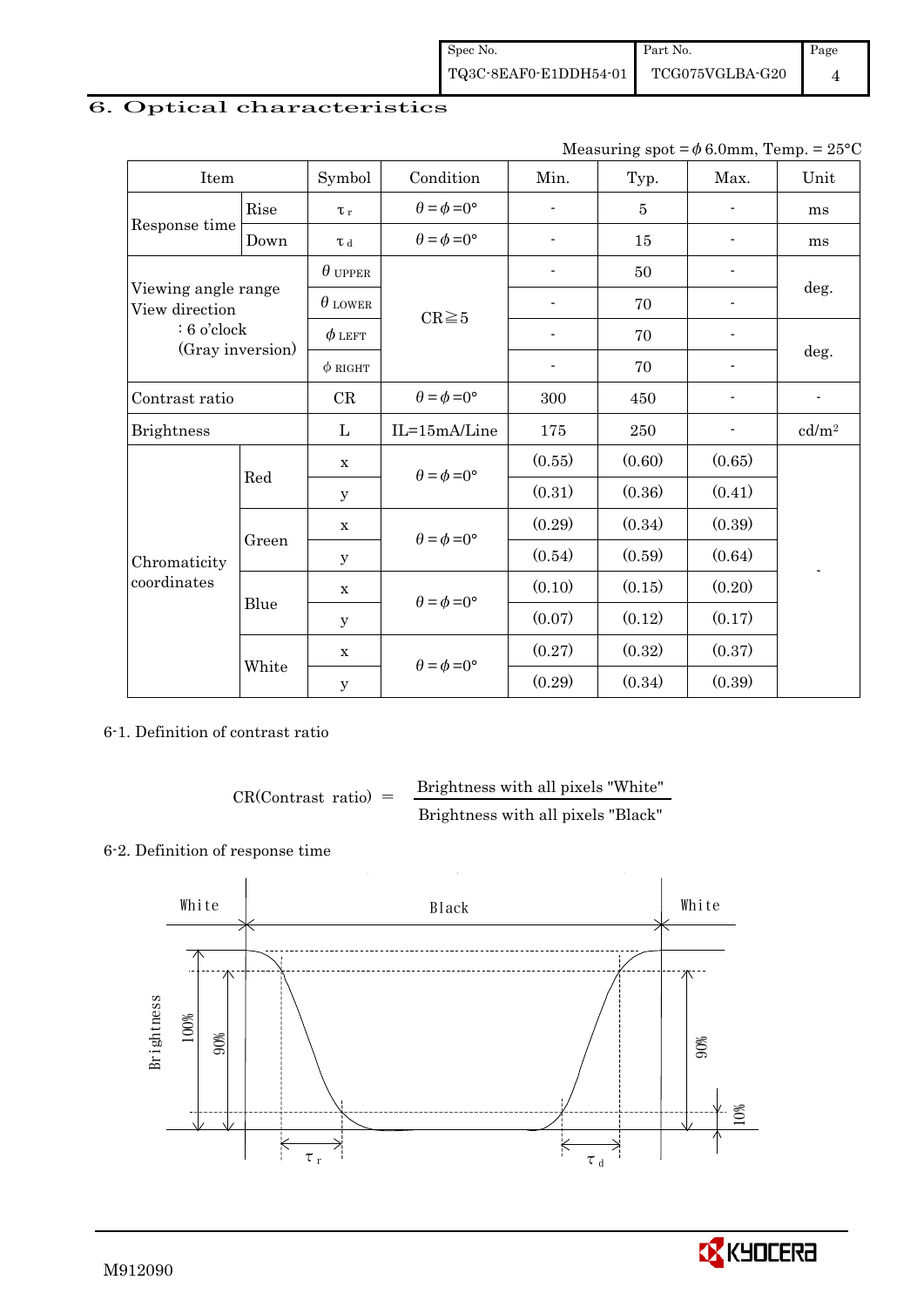

6-4. Brightness measuring points



- 1) Rating is defined on the average in the viewing area. (measured point  $1~$
- 2) Measured 30 minutes after the LED is powered on. (Ambient temp.  $= 25^{\circ}$ C)

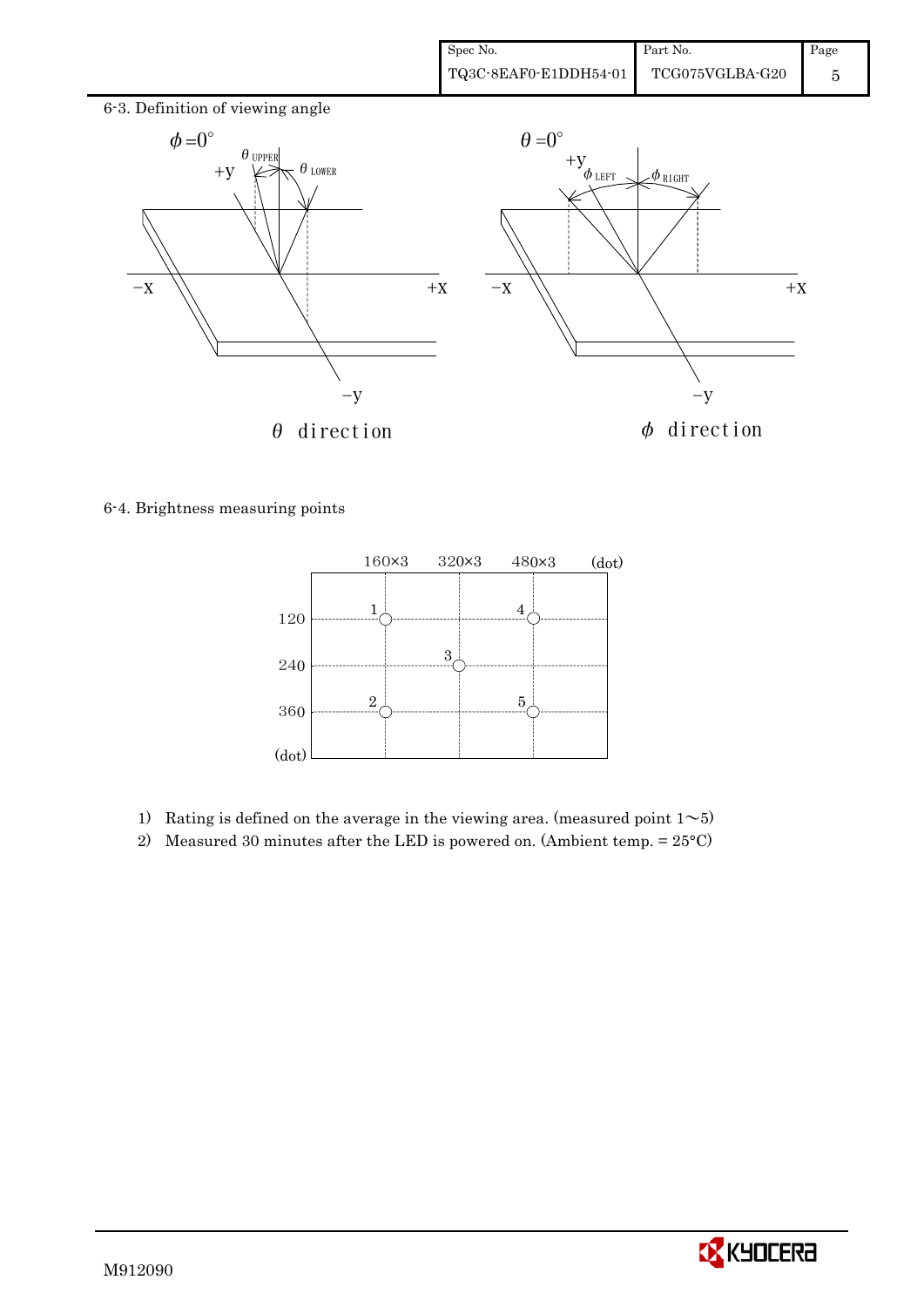# 7. Interface signals

| No.              | Symbol                 | Description                                                                      | I/O                      | Note |
|------------------|------------------------|----------------------------------------------------------------------------------|--------------------------|------|
| 1                | <b>GND</b>             | <b>GND</b>                                                                       |                          |      |
| $\overline{2}$   | CK                     | Clock signal for sampling each data signal                                       | I                        |      |
| 3                | $H_{\rm SYNC}$         | Horizontal synchronous signal (negative)                                         | $\bf I$                  |      |
| $\overline{4}$   | $V_{\rm SYNC}$         | Vertical synchronous signal (negative)                                           | I                        |      |
| $\bf 5$          | <b>GND</b>             | <b>GND</b>                                                                       |                          |      |
| $\,6$            | R <sub>0</sub>         | RED data signal (LSB)                                                            | I                        |      |
| $\bf 7$          | R1                     | RED data signal                                                                  | $\rm I$                  |      |
| 8                | $\mathbf{R}2$          | RED data signal                                                                  | $\bf I$                  |      |
| $\boldsymbol{9}$ | R3                     | RED data signal                                                                  | $\mathbf I$              |      |
| 10               | R <sub>4</sub>         | RED data signal                                                                  | I                        |      |
| 11               | R5                     | RED data signal (MSB)                                                            | $\bf I$                  |      |
| 12               | <b>GND</b>             | <b>GND</b>                                                                       |                          |      |
| 13               | G <sub>0</sub>         | GREEN data signal (LSB)                                                          | $\bf I$                  |      |
| 14               | G <sub>1</sub>         | GREEN data signal                                                                | $\mathbf I$              |      |
| 15               | G <sub>2</sub>         | GREEN data signal                                                                | I                        |      |
| 16               | G <sub>3</sub>         | GREEN data signal                                                                | $\mathbf I$              |      |
| 17               | G <sub>4</sub>         | GREEN data signal                                                                | $\mathbf I$              |      |
| 18               | G5                     | GREEN data signal (MSB)                                                          | I                        |      |
| 19               | <b>GND</b>             | <b>GND</b>                                                                       |                          |      |
| 20               | B <sub>0</sub>         | BLUE data signal (LSB)                                                           | I                        |      |
| 21               | B1                     | BLUE data signal                                                                 | I                        |      |
| 22               | $\mathbf{B}2$          | BLUE data signal                                                                 | $\mathbf I$              |      |
| 23               | B <sub>3</sub>         | BLUE data signal                                                                 | $\bf I$                  |      |
| 24               | B <sub>4</sub>         | BLUE data signal                                                                 | $\mathbf I$              |      |
| 25               | B5                     | BLUE data signal (MSB)                                                           | $\bf I$                  |      |
| 26               | <b>GND</b>             | <b>GND</b>                                                                       |                          |      |
| 27               | <b>ENAB</b>            | Signal to settle the horizontal display position (positive)                      | $\mathbf I$              | 1)   |
| 28               | $V_{DD}$               | 3.3V power supply                                                                | ÷.                       |      |
| 29               | <b>V</b> <sub>DD</sub> | 3.3V power supply                                                                |                          |      |
| 30               | R/L                    | Horizontal display mode select signal<br>L: Normal, H: Left / Right reverse mode | I                        | 2)   |
| 31               | U/D                    | Vertical display mode select signal<br>H: Normal, L: Up / Down reverse mode      | $\mathbf I$              | 2)   |
| 32               | NC                     | No connect                                                                       |                          |      |
| 33               | $V_{\rm IN}B$          | Power supply for LED backlight                                                   |                          |      |
| 34               | $V_{IN}B$              | Power supply for LED backlight                                                   | $\overline{\phantom{0}}$ |      |
| 35               | $V_{IN}B$              | Power supply for LED backlight                                                   |                          |      |
| 36               | <b>BLEN</b>            | Backlight ON-OFF (H:ON, L:OFF)                                                   |                          |      |
| 37               | <b>VBRT</b>            | Brightness adjust voltage                                                        |                          |      |
| 38               | <b>GNDB</b>            | GND for LED backlight                                                            | $\overline{\phantom{a}}$ |      |
| 39               | <b>GNDB</b>            | GND for LED backlight                                                            | $\overline{\phantom{0}}$ |      |
| 40               | <b>GNDB</b>            | GND for LED backlight                                                            |                          |      |

 $\begin{tabular}{ccccc} LCD connector & & & \textbf{1MSA-9681S-40A-GF} & (IRISO)\\ \end{tabular}$ Recommended matching FFC or FPC  $\qquad$  : 0.5mm pitch

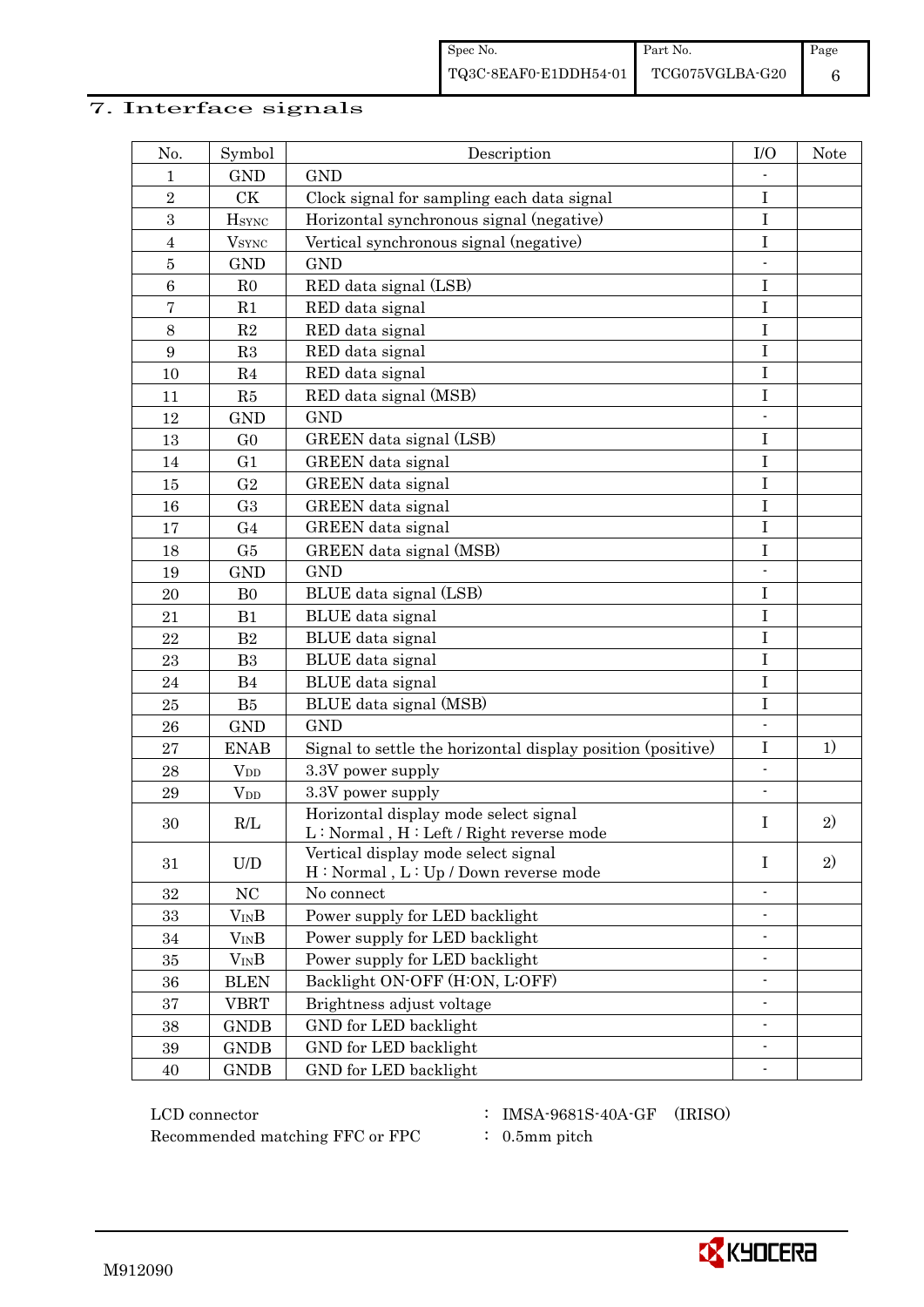| Spec No.              | Part No.        | Page |
|-----------------------|-----------------|------|
| TQ3C-8EAF0-E1DDH54-01 | TCG075VGLBA-G20 |      |

- 1) The horizontal display start timing is settled in accordance with a rising timing of ENAB signal. In case ENAB is fixed "Low", the horizontal start timing is determined. Don't keep ENAB "High" during operation.
- 2)



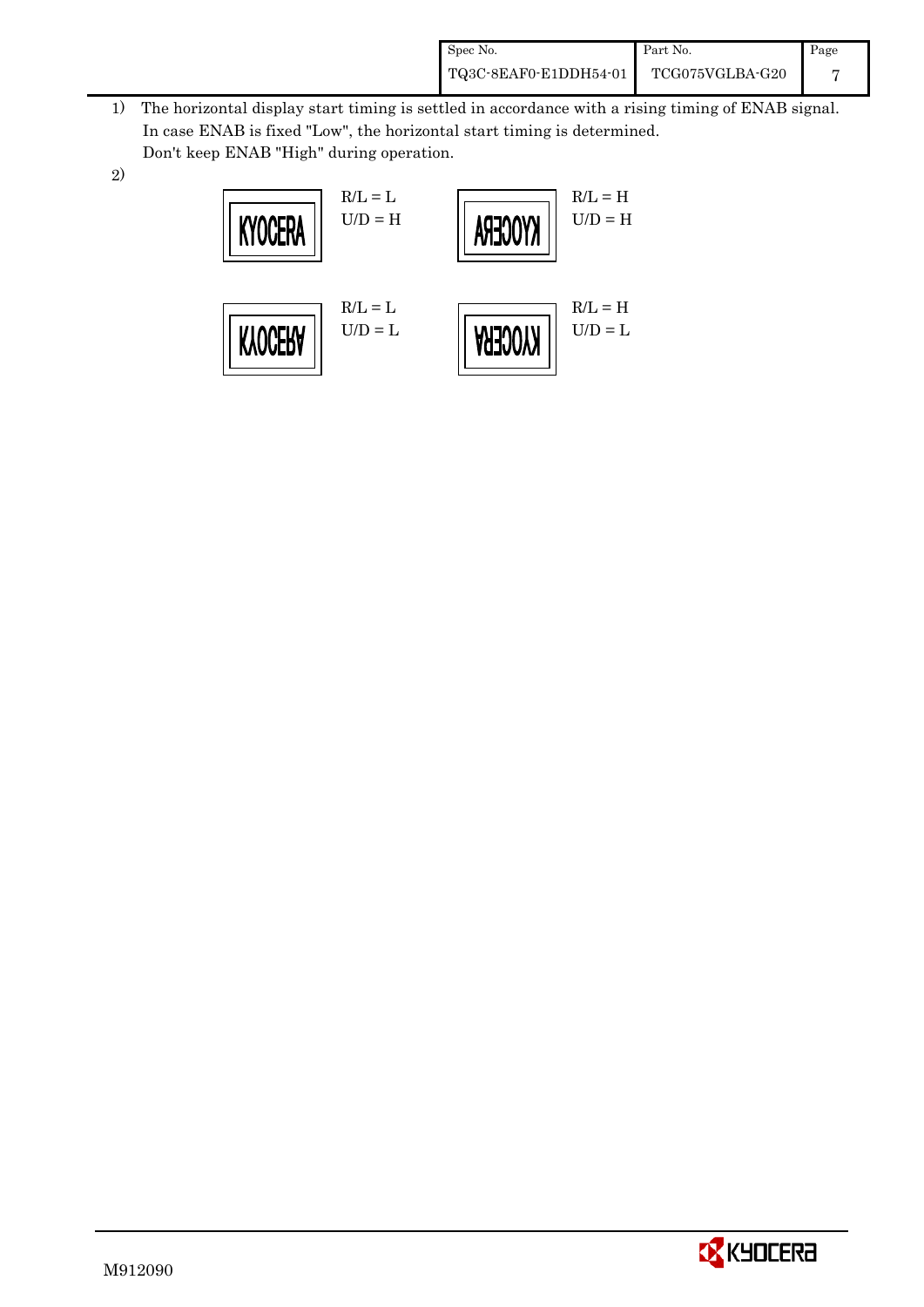## 8. Input timing characteristics

# Item Symbol Min Typ Max Unit Note Frequency  $1/Tc$  -  $25.18$  28.33 MHz Clock Duty ratio  $\begin{array}{|c|c|c|c|c|c|c|c|c|} \hline \end{array}$  Tch/Tc  $\begin{array}{|c|c|c|c|c|c|c|} \hline \end{array}$  60  $\begin{array}{|c|c|c|c|c|c|} \hline \end{array}$  % Set up time Tds 5 - - ns Data Hold time Tdh 10 - - ns  $30.0$   $31.8$   $\mu s$ Cycle TH Horizontal sync. Cycle TH 770 800 900 clock signal Pulse width  $THp \mid 2 \mid 96 \mid 200 \mid clock$ Cycle TV 515 525 560 line Vertical sync. signal Pulse width TVp 2 - 34 line Horizontal display period THd 640 640 clock Hsync,-Clock phase difference  $\vert$  THc  $\vert$  10  $\vert$  - Tc-10  $\vert$  ns Hsync-Vsync. phase difference  $\vert$  TVh  $\vert$  Tc  $\vert$  - TH-THp  $\vert$  ns Vertical sync. signal start position  $\begin{array}{|c|c|c|c|c|c|c|c|c|} \hline \text{V} & \text{TVs} & 34 & \text{line} \end{array}$  line Vertical display period  $\overline{Y}$  TVd  $\overline{480}$  line

### 8-1. Timing characteristics

1) In case of lower frequency, the deterioration of the display quality, flicker etc., may occur.

# 8-2. Horizontal display position

| Item                                               |             | Symbol | Min | Typ | Max     | Unit  | Note |
|----------------------------------------------------|-------------|--------|-----|-----|---------|-------|------|
| Enable signal                                      | Set up time | Tes    |     |     | $Te-10$ | ns    |      |
|                                                    | Pulse width | Tep    |     | 640 | $TH-10$ | clock |      |
| H <sub>SYNC</sub> - Enable signal phase difference |             | The    | 44  |     | TH-340  | clock |      |

1) When ENAB is fixed at "Low", the display starts from the data of C104(clock) as shown in 8-5.

2) The horizontal display position is determined by ENAB signal.

# 8-3. Vertical display position

- 1) The vertical display position (TVs) is 34th line.
- 2) ENAB signal is independent of vertical display position.

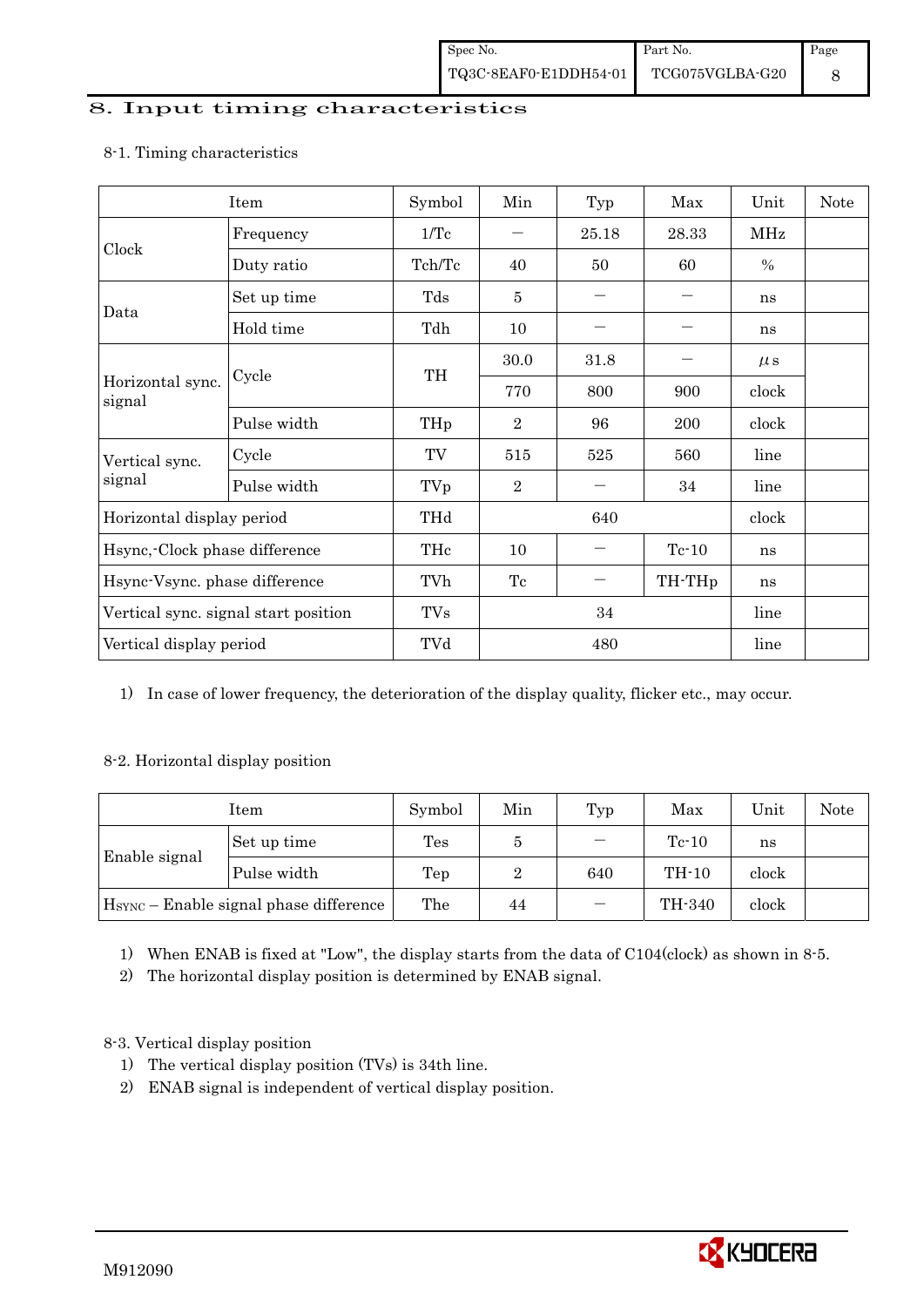#### 8-4. Input Data Signals and Display position on the screen



8-5. Input timing characteristics



- 1) When ENAB is fixed at "Low", the display starts from the data of C104(Clock).
- 2) The vertical display position(TVs) is fixed at 34th line.

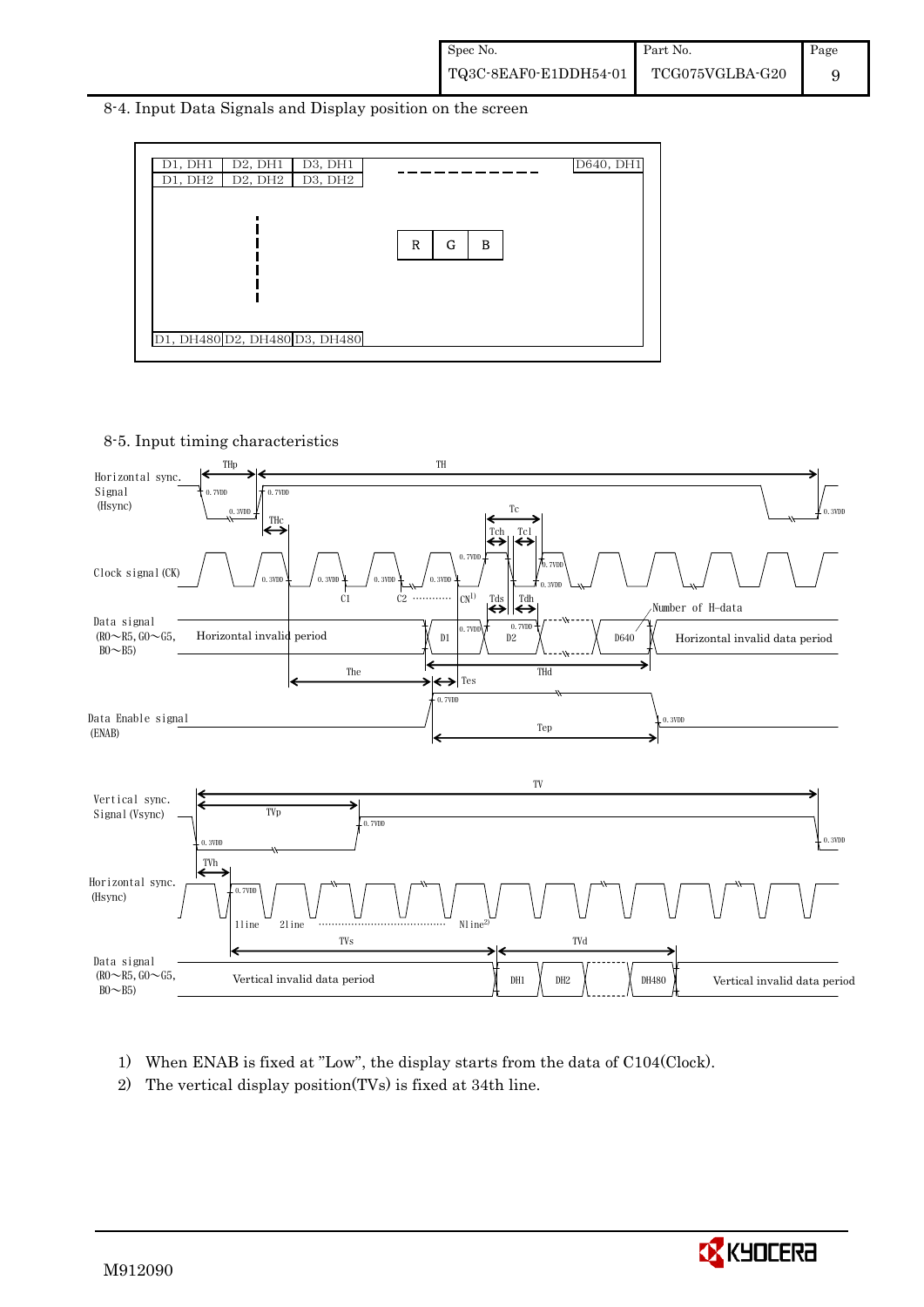# 9. Backlight characteristics

|                            |             |                          |                          |                |             | Temp.= $25^{\circ}$ C      |
|----------------------------|-------------|--------------------------|--------------------------|----------------|-------------|----------------------------|
| Item                       | Symbol      | Min.                     | Typ.                     | Max.           | Unit        | <b>Note</b>                |
| Supply voltage             | $V_{IN}B$   | 3.0                      | $\blacksquare$           | 5.5            | V           | Ta= $-20 \sim 70$ °C       |
| ON-OFF (H)                 |             | $0.8V_{IN}B$             | $\overline{\phantom{a}}$ | $V_{IN}B$      | $\mathbf V$ | ٠                          |
| ON-OFF(L)                  | <b>BLEN</b> | 0.0                      | $\blacksquare$           | $0.2V_{IN}B$   | V           | ٠                          |
| LED forward current        |             | 14                       | 15                       | 16             |             | $VBRT=0 \sim 1.4V$         |
| 1)<br>2)                   | IF          | 2,8                      | 3.0                      | $3.2\,$        | mA          | $VBRT = 2.8V$              |
|                            |             | ٠                        | 510                      | 660            |             | $V_{IN}B = 3.3V$ , IF=15mA |
| Supply current             | $I_{IN}B$   | ۰                        | 330                      | 430            | mA          | $V_{IN}B = 5.0V$ , IF=15mA |
| 3)<br>4)<br>Operating life | T           | $\overline{\phantom{a}}$ | 40,000                   | $\blacksquare$ | $\mathbf h$ | IF=15mA, $Ta=25^{\circ}C$  |

1) For each LED.

2) A forward current below 5.0mA may reduce the brightness uniformity of the LED backlight. This is because the amount of light from each LED chip is different. Therefore, please evaluate carefully before finalizing the input current.

- 3) When brightness decrease 50% of minimum brightness.
- 4) Life time is estimated data. (Condition : IF=15mA, Ta=25℃ in chamber).
- 5) When you start-up, please charge in sequence of V<sub>IN</sub>B->BLEN, or VBRT. When you shut-down, please stop in sequence of BLEN and/or VBRT->VINB.
- 6) Please do not connect the other than our backlight to this output connector on the PCB.
- 7) In case VDD and  $V_{IN}B$  are supplied by a single power source, VDD &  $V_{IN}B$ , and GND are connected directly and separately from the output on the power source. If the common wire are used for VDD  $\&$ VINB, and for GND, and are split near the PCB, and connect to each LCD driving circuit and backlight driving circuit, a flicker might be occurred due to a ripple between the both circuit.



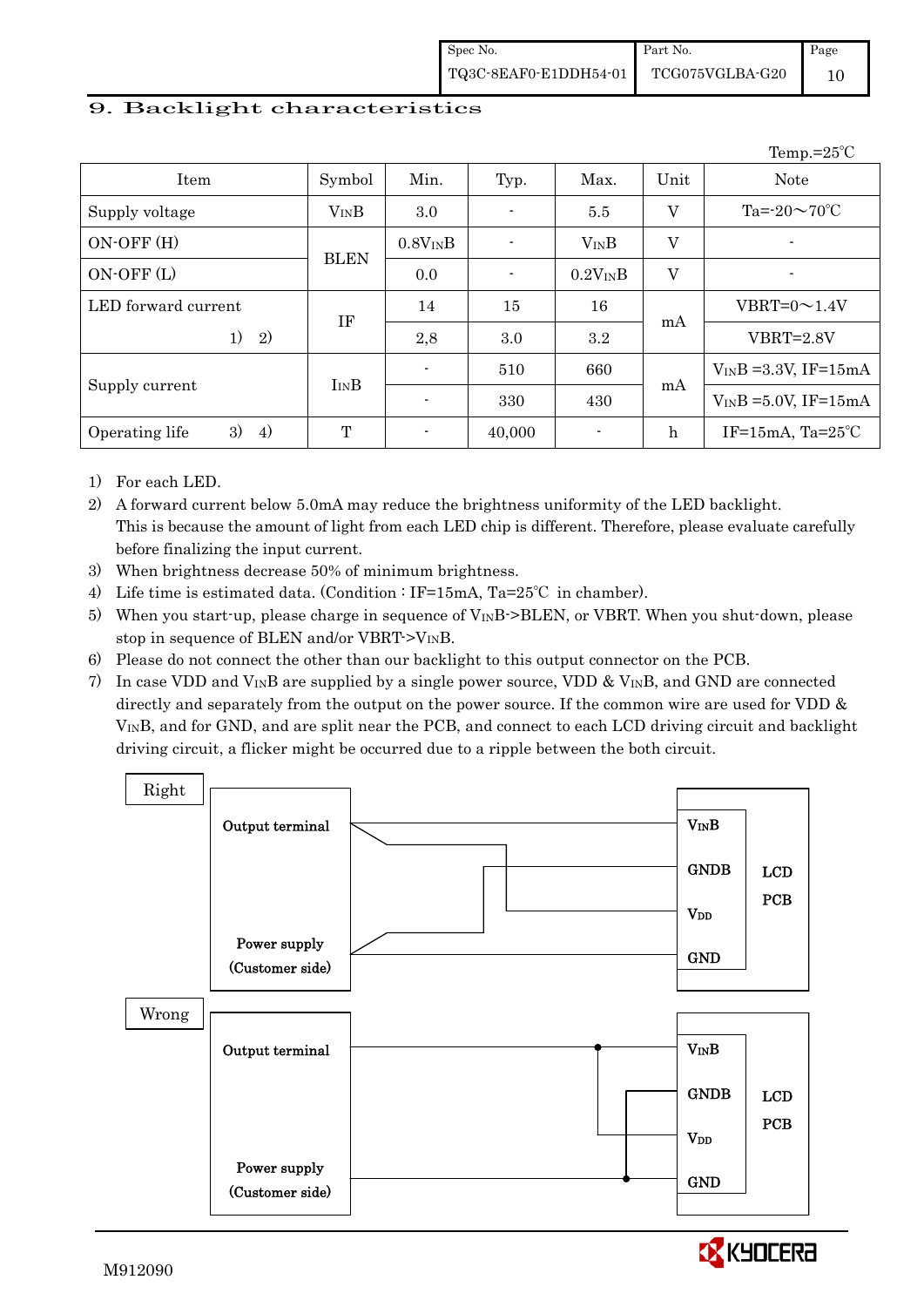# 8) 5 VBRT-IF characteristics



# 10. Lot number identification

The lot number shall be indicated on the back of the backlight case of each LCD.

TCG075VGLBA-G20 - ŌŌ - ŌŌ - Ō MADE IN ŌŌŌŌŌ  $\downarrow \downarrow \quad \downarrow \quad \downarrow \qquad \qquad \downarrow$  $1 \ 2 \ 3 \ 4$  5

- No1. No5. above indicate
	- 1. Year code
	- 2. Month code
	- 3. Date
	- 4. Version Number
	- 5. Country of origin (Japan or China)

| Year       | 2009 | 2010 | 2011 | 2012 | 2013 | 2014 |
|------------|------|------|------|------|------|------|
| $\rm Code$ |      |      |      |      |      |      |

| Month      | Jan. | Feb. | Mar. | Apr. | May | Jun. |
|------------|------|------|------|------|-----|------|
| $\rm Code$ |      |      |      |      |     |      |

| Month | Jul. | Aug. | Sep. | Oct. | Nov. | Dec. |
|-------|------|------|------|------|------|------|
| Code  |      |      |      | ∡⊾   |      |      |

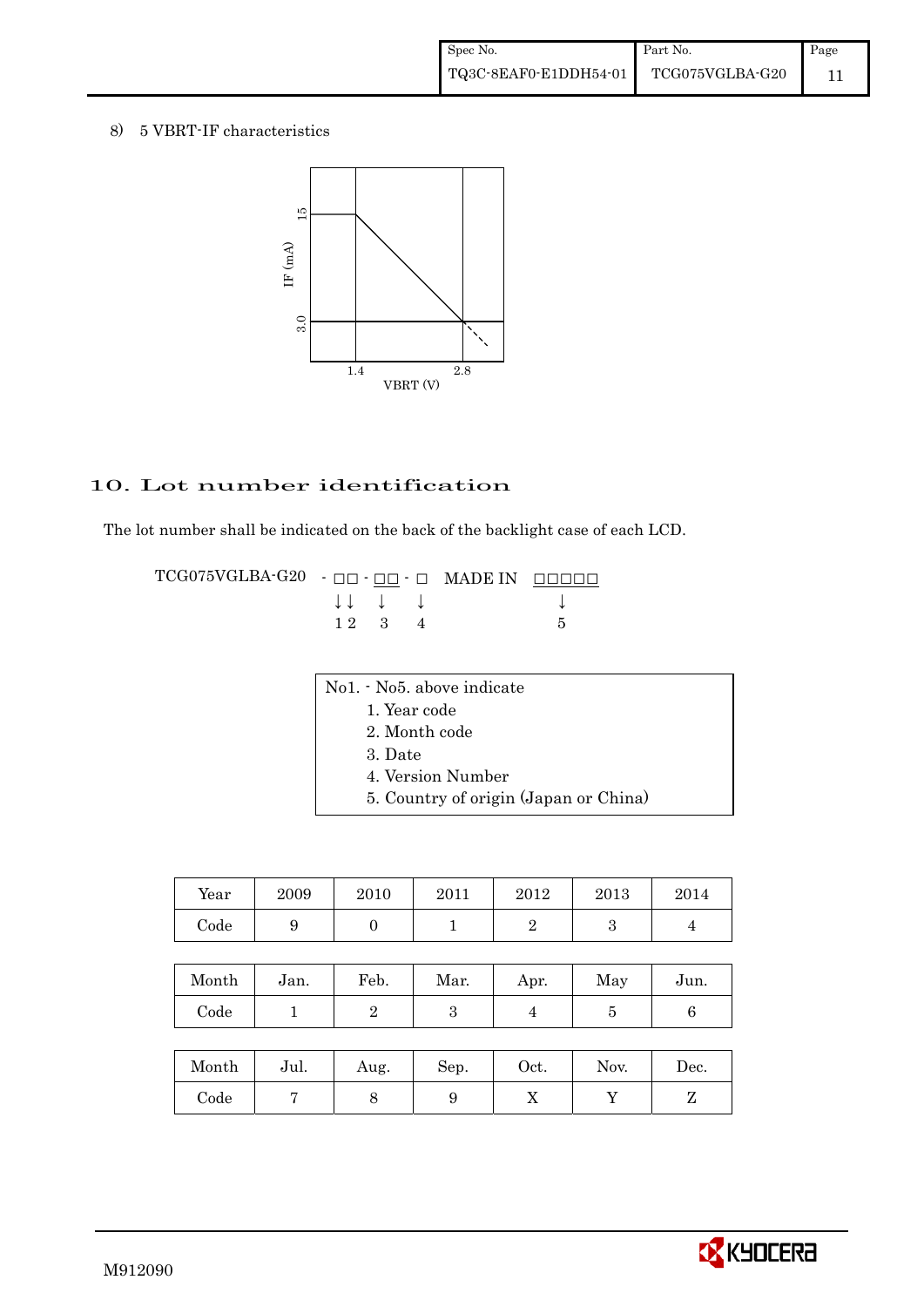### 11. Warranty

#### 11-1. Incoming inspection

Please inspect the LCD within one month after your receipt.

11-2. Production warranty

 Kyocera warrants its LCD's for a period of 12 months from the ship date. Kyocera shall, by mutual agreement, replace or re-work defective LCD's that are shown to be Kyocera's responsibility.

# 12. Precautions for use

12-1. Installation of the LCD

- 1) A transparent protection plate shall be added to protect the LCD and its polarizer
- 2) The LCD shall be installed so that there is no pressure on the LSI chips.
- 3) The LCD shall be installed flat, without twisting or bending.
- 4) Please design the housing window so that its edges are between the active area and the effective area of the LCD screen.<br>5) A transparent protection
- 5) A transparent protection sheet is attached to the polarizer. Please remove the protection film slowly before use, paying attention to static electricity.

#### 12-2. Static electricity

- 1) Since CMOS ICs are mounted directly onto the LCD glass, protection from static electricity is required.
- 2) Workers should use body grounding. Operator should wear ground straps.

#### 12-3. LCD operation

1) The LCD shall be operated within the limits specified. Operation at values outside of these limits may shorten life, and/or harm display images.

12-4. Storage

- 1) The LCD shall be stored within the temperature and humidity limits specified. Store in a dark area, and protect the LCD from direct sunlight or fluorescent light.
- 2) Always store the LCD so that it is free from external pressure onto it.

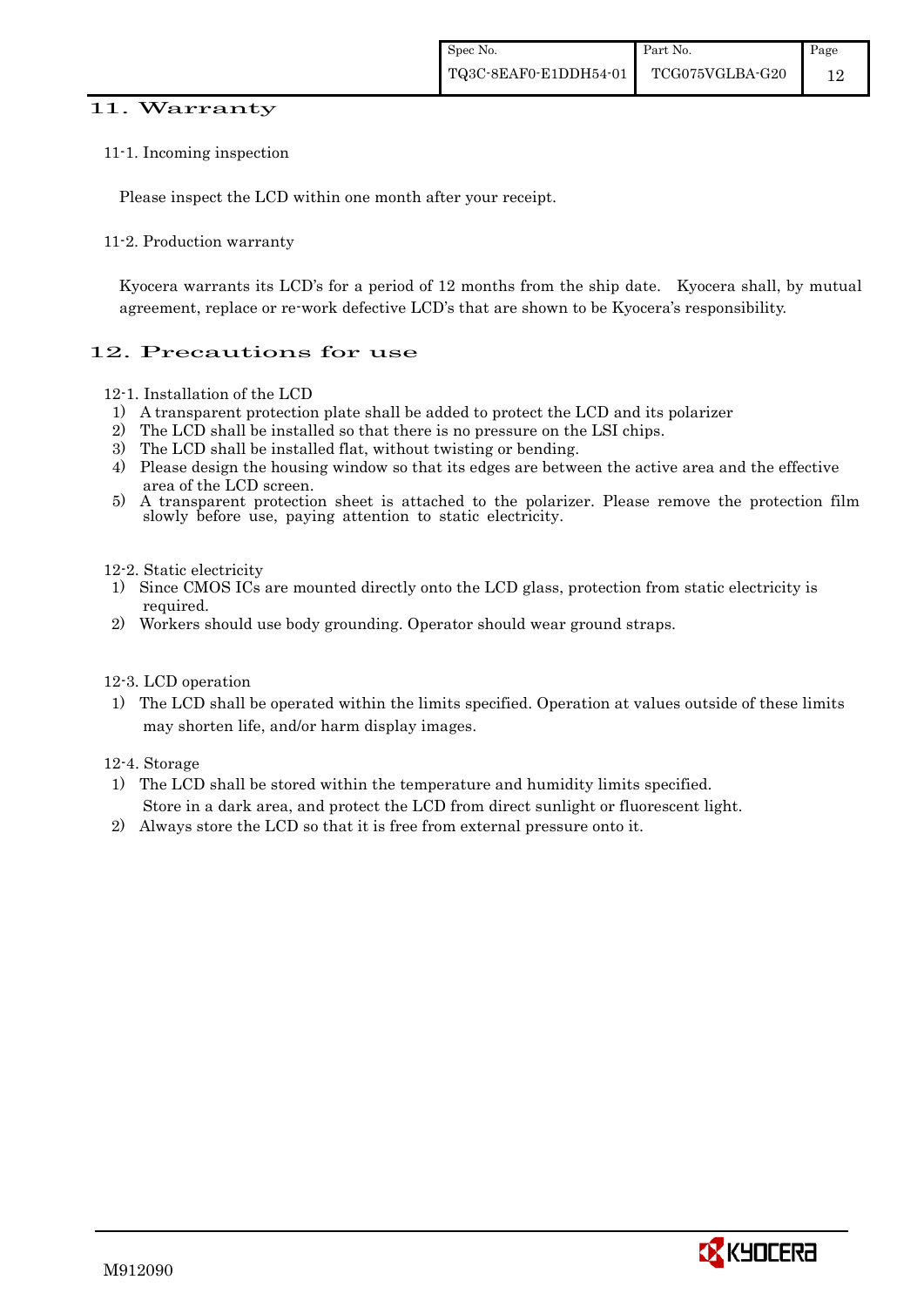### 12-5. Usage

- 1) DO NOT store in a high humidity environment for extended periods. Polarizer degradation bubbles, and/or peeling off of the polarizer may result.
- 2) The front polarizer is easily scratched or damaged. Prevent touching it with any hard material, and from being pushed or rubbed.
- 3) The LCD screen may be cleaned by wiping the screen surface with a soft cloth or cotton pad using a little Ethanol.
- 4) Water may cause damage or discoloration of the polarizer. Clean condensation or moisture from any source immediately.
- 5) Always keep the LCD free from condensation during testing. Condensation may permanently spot or stain the polarizer.
- 6) Do not disassemble LCD because it will result in damage.
- 7) This Kyocera LCD has been specifically designed for use in general electronic devices, but not for use in a special environment such as usage in an active gas. Hence, when the LCD is supposed to be used in a special environment, evaluate the LCD thoroughly beforehand and do not expose the LCD to chemicals such as an active gas.
- 8) Please do not use solid-base image pattern for long hours because a temporary afterimage may appear. We recommend using screen saver etc. in cases where a solid-base image pattern must be used.
- 9) Liquid crystal may leak when the LCD is broken. Be careful not to let the fluid go into your eyes and mouth. In the case the fluid touches your body; rinse it off right away with water and soap.

| Test item                            | Test condition                                                                                        | Test time |                                                            | Judgement                                                                  |
|--------------------------------------|-------------------------------------------------------------------------------------------------------|-----------|------------------------------------------------------------|----------------------------------------------------------------------------|
| High temp.<br>atmosphere             | $80^{\circ}$ C                                                                                        | 240h      | Display function<br>Display quality<br>Current consumption | $\therefore$ No defect<br>$\therefore$ No defect<br>$\therefore$ No defect |
| Low temp.<br>atmosphere              | $-30$ °C                                                                                              | 240h      | Display function<br>Display quality<br>Current consumption | $\therefore$ No defect<br>: No defect<br>$\therefore$ No defect            |
| High temp.<br>humidity<br>atmosphere | 40°C 90% RH                                                                                           | 240h      | Display function<br>Display quality<br>Current consumption | : No defect<br>$\therefore$ No defect<br>$\therefore$ No defect            |
| Temp. cycle                          | $-30^{\circ}$ C<br>0.5 <sub>h</sub><br>R.T.<br>0.5 <sub>h</sub><br>$80^{\circ}$ C<br>0.5 <sub>h</sub> | 10cycles  | Display function<br>Display quality<br>Current consumption | $\therefore$ No defect<br>$\therefore$ No defect<br>$\therefore$ No defect |
| High temp.<br>operation              | $70^{\circ}$ C                                                                                        | 500h      | Display function<br>Display quality<br>Current consumption | $\therefore$ No defect<br>$\therefore$ No defect<br>$\therefore$ No defect |

# 13. Reliability test data

1) Each test item uses a test LCD only once. The tested LCD is not used in any other tests.

- 2) The LCD is tested in circumstances in which there is no condensation.
- 3) The reliability test is not an out-going inspection.
- 4) The result of the reliability test is for your reference purpose only. The reliability test is conducted only to examine the LCD's capability.

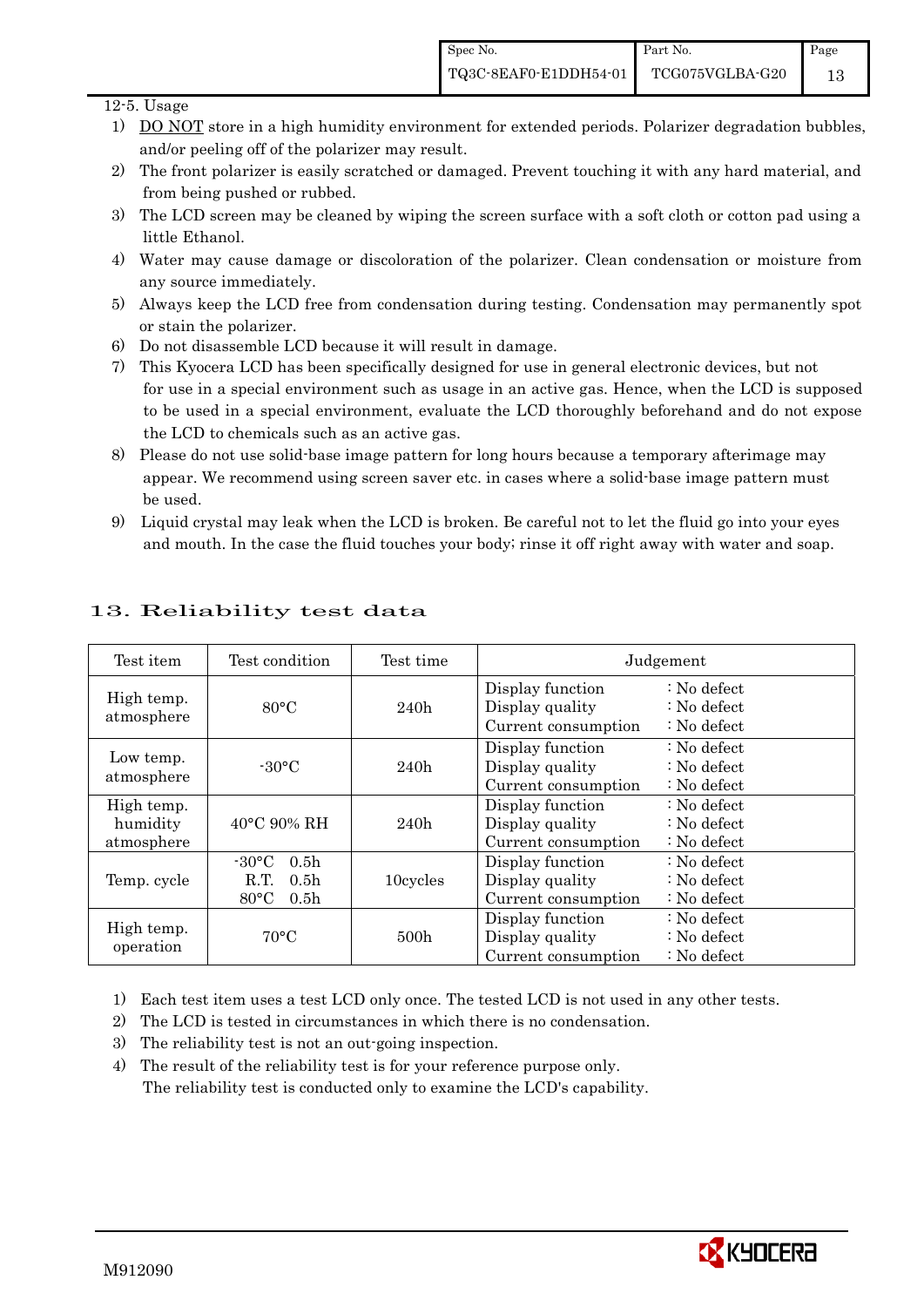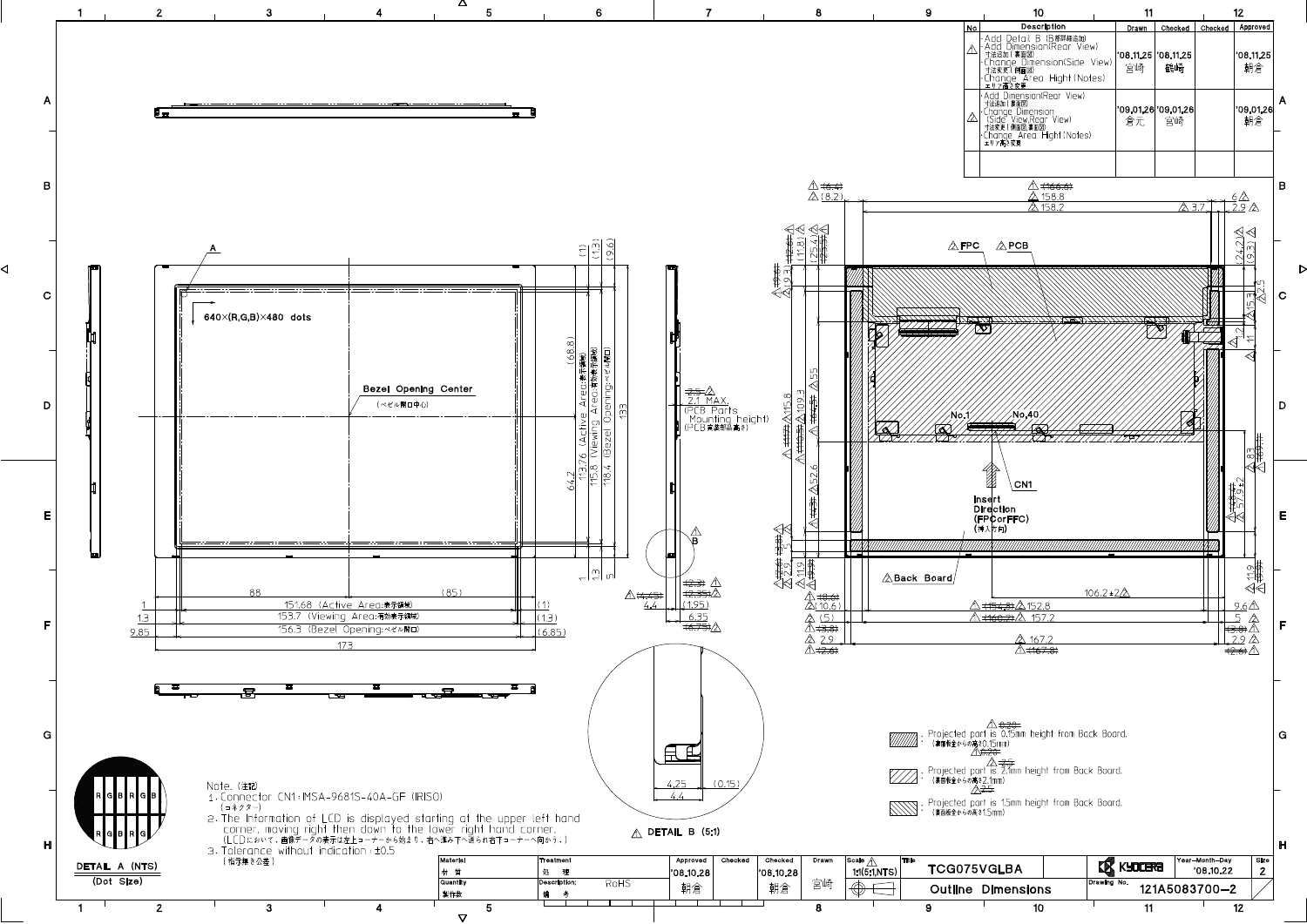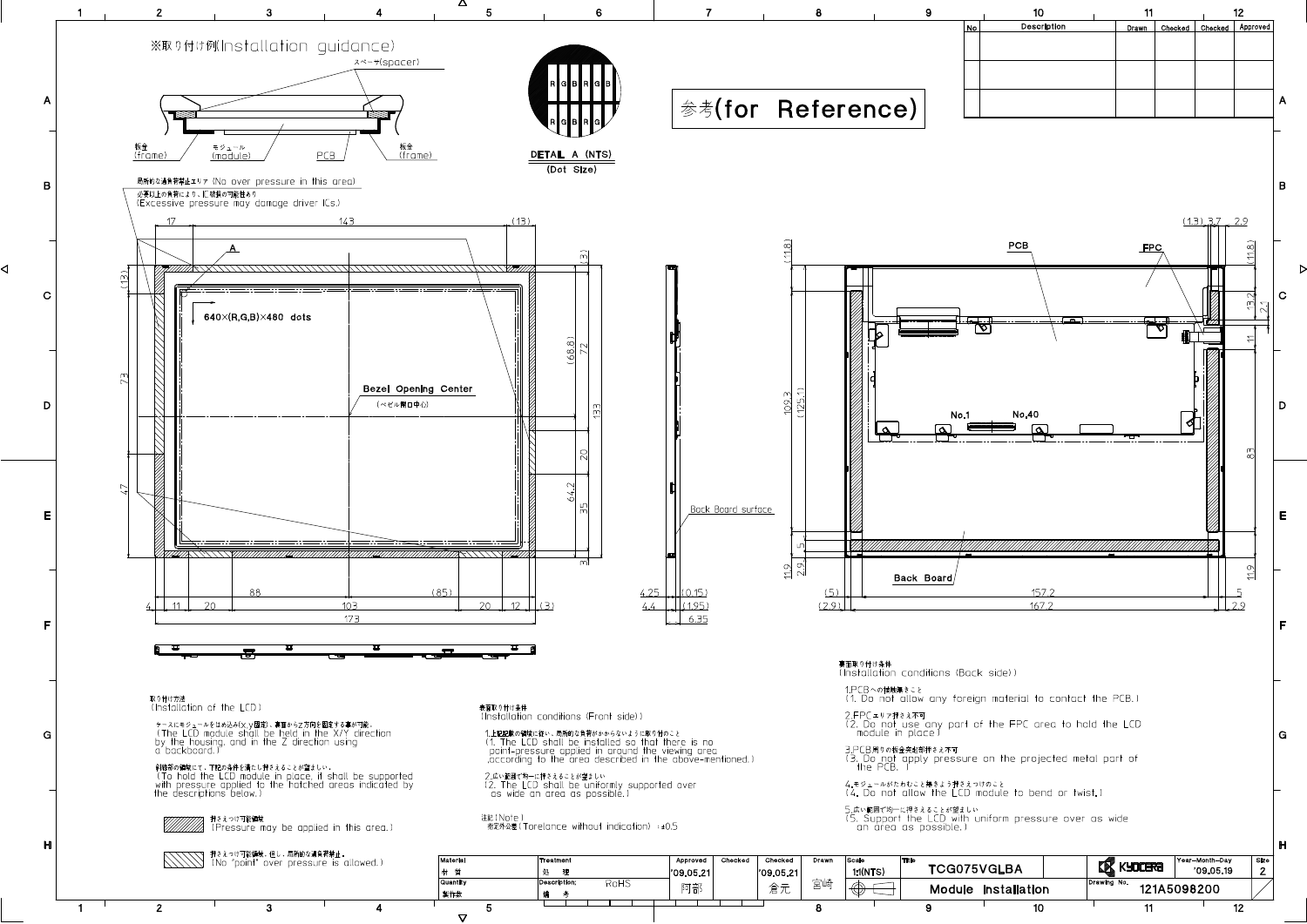| Spec No. | TQ3C-8EAF0-E2DDH57-00 |
|----------|-----------------------|
| Date     | March 16, 2009        |

# KYOCERA INSPECTION STANDARD

# TYPE : TCG075VGLBA-G20

# KYOCERA CORPORATION KAGOSHIMA HAYATO PLANT LCD DIVISION

| Original       |          | Designed by: Engineering dept.                    | Confirmed by $:QA$ dept. |         |          |
|----------------|----------|---------------------------------------------------|--------------------------|---------|----------|
| Issue Date     | Prepared | Checked                                           | Approved                 | Checked | Approved |
| March 16, 2009 | Meano    | H. Tokume ri 4. Macromoro J. Sakaguchi S. Hgyschi |                          |         |          |

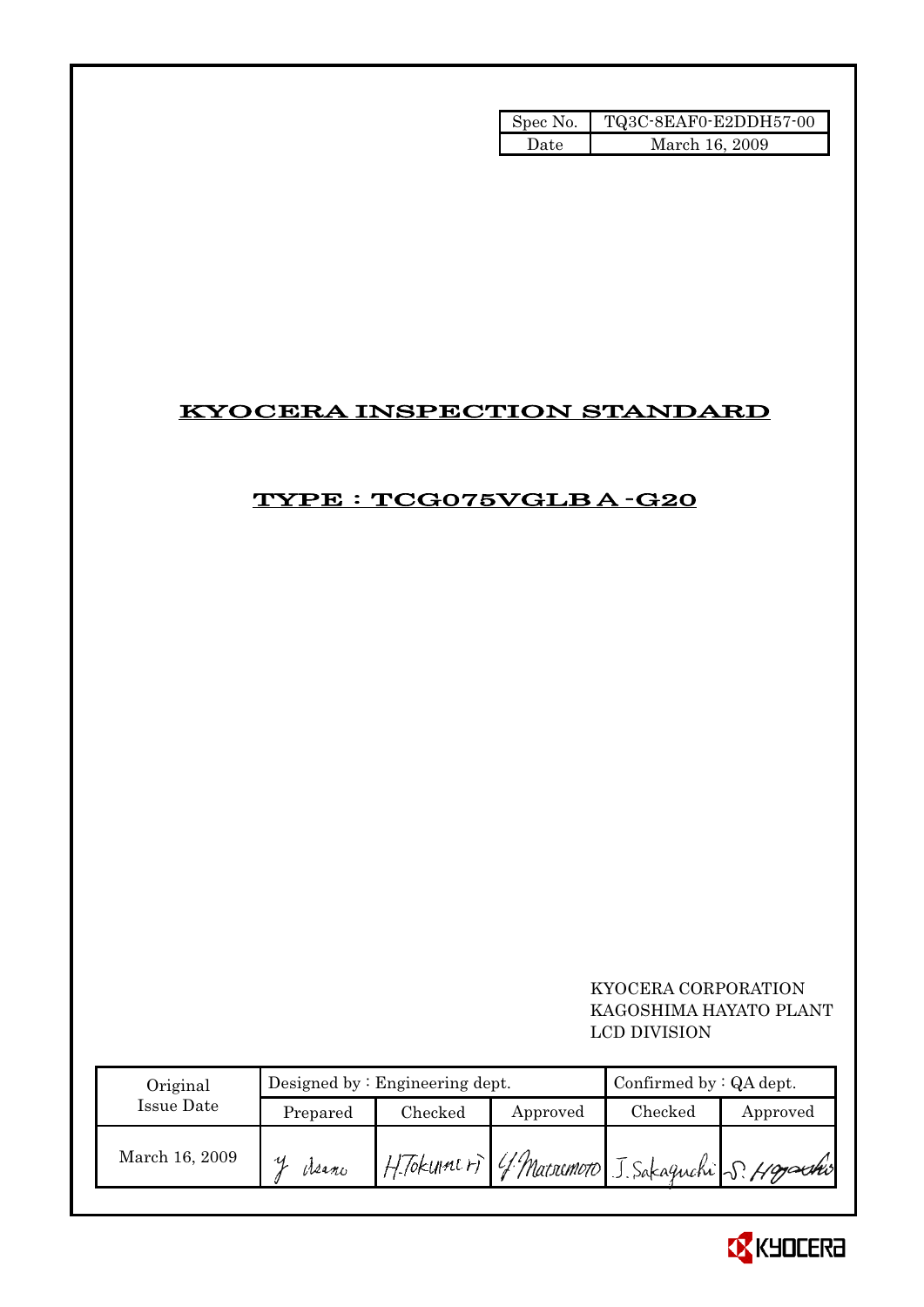| Spec No.              | Part No.        | Page |
|-----------------------|-----------------|------|
| TQ3C-8EAF0-E2DDH57-00 | TCG075VGLBA-G20 |      |

|             |             |                                 |  | Revision record |                         |               |          |
|-------------|-------------|---------------------------------|--|-----------------|-------------------------|---------------|----------|
|             |             | Designed by : Engineering dept. |  |                 | Confirmed by : QA dept. |               |          |
| $\rm{Date}$ |             | Prepared                        |  | Checked         | ${\Large\bf Approved}$  | $\rm Checked$ | Approved |
|             |             |                                 |  |                 |                         |               |          |
|             |             |                                 |  |                 |                         |               |          |
| Rev.No.     | $\rm{Date}$ | Page                            |  |                 | Descriptions            |               |          |
|             |             |                                 |  |                 |                         |               |          |
|             |             |                                 |  |                 |                         |               |          |
|             |             |                                 |  |                 |                         |               |          |
|             |             |                                 |  |                 |                         |               |          |
|             |             |                                 |  |                 |                         |               |          |
|             |             |                                 |  |                 |                         |               |          |
|             |             |                                 |  |                 |                         |               |          |
|             |             |                                 |  |                 |                         |               |          |
|             |             |                                 |  |                 |                         |               |          |
|             |             |                                 |  |                 |                         |               |          |
|             |             |                                 |  |                 |                         |               |          |
|             |             |                                 |  |                 |                         |               |          |
|             |             |                                 |  |                 |                         |               |          |
|             |             |                                 |  |                 |                         |               |          |
|             |             |                                 |  |                 |                         |               |          |
|             |             |                                 |  |                 |                         |               |          |
|             |             |                                 |  |                 |                         |               |          |
|             |             |                                 |  |                 |                         |               |          |
|             |             |                                 |  |                 |                         |               |          |
|             |             |                                 |  |                 |                         |               |          |
|             |             |                                 |  |                 |                         |               |          |
|             |             |                                 |  |                 |                         |               |          |
|             |             |                                 |  |                 |                         |               |          |
|             |             |                                 |  |                 |                         |               |          |
|             |             |                                 |  |                 |                         |               |          |
|             |             |                                 |  |                 |                         |               |          |
|             |             |                                 |  |                 |                         |               |          |
|             |             |                                 |  |                 |                         |               |          |
|             |             |                                 |  |                 |                         |               |          |
|             |             |                                 |  |                 |                         |               |          |
|             |             |                                 |  |                 |                         |               |          |
|             |             |                                 |  |                 |                         |               |          |
|             |             |                                 |  |                 |                         |               |          |
|             |             |                                 |  |                 |                         |               |          |
|             |             |                                 |  |                 |                         |               |          |

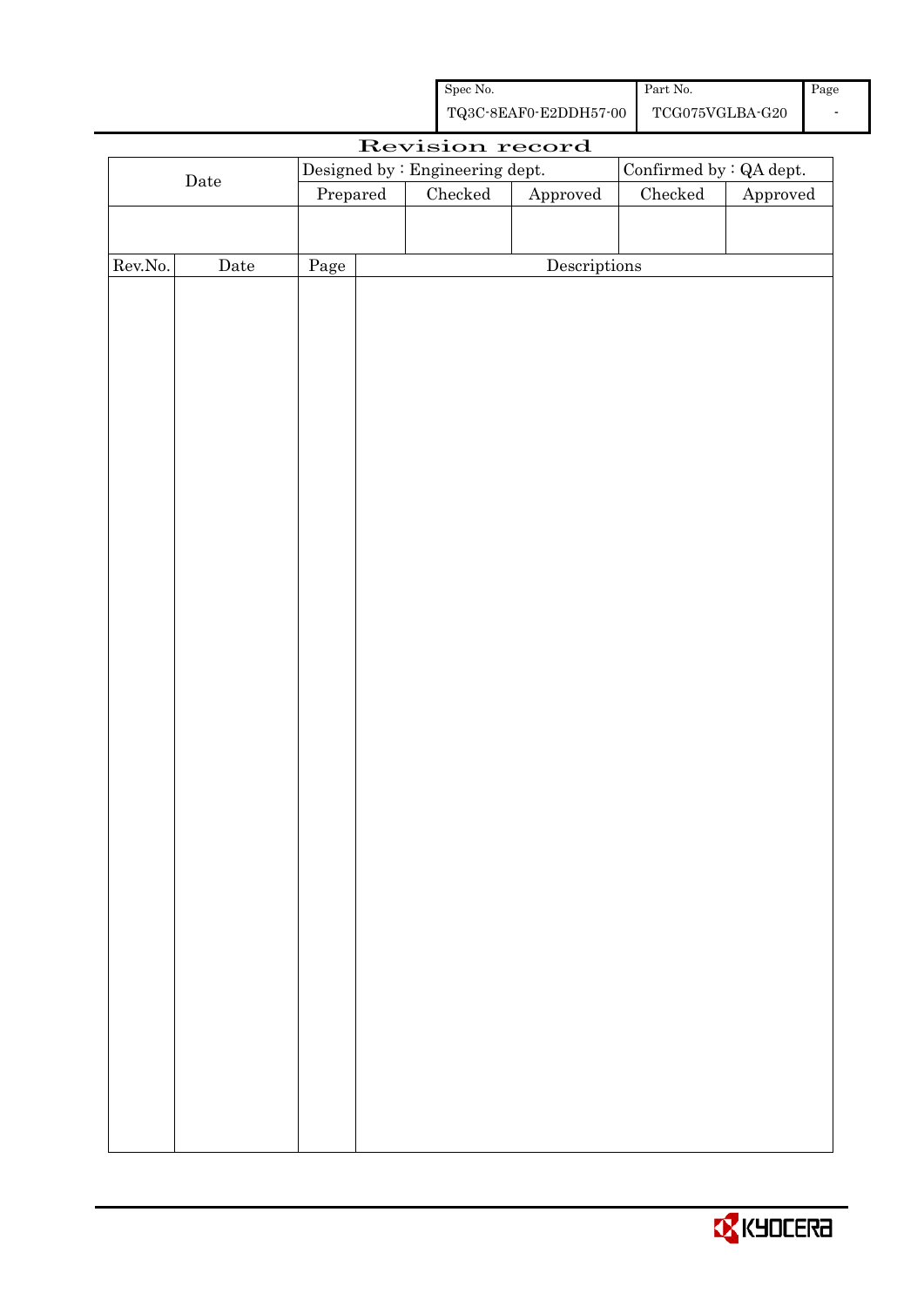|                  | Visuals specification |
|------------------|-----------------------|
| $1$ $N_{\rm{L}}$ |                       |

| 1) Note         |                                                                                              |                                                                                |                                                           |  |  |  |
|-----------------|----------------------------------------------------------------------------------------------|--------------------------------------------------------------------------------|-----------------------------------------------------------|--|--|--|
|                 | Note                                                                                         |                                                                                |                                                           |  |  |  |
| General         | Customer identified anomalies not defined within this inspection standard shall be<br>1.     |                                                                                |                                                           |  |  |  |
|                 | reviewed by Kyocera, and an additional standard shall be determined by mutual                |                                                                                |                                                           |  |  |  |
|                 | consent.                                                                                     |                                                                                |                                                           |  |  |  |
|                 | This inspection standard about the image quality shall be applied to any defect within<br>2. |                                                                                |                                                           |  |  |  |
|                 |                                                                                              | the effective viewing area and shall not be applicable to outside of the area. |                                                           |  |  |  |
|                 |                                                                                              |                                                                                |                                                           |  |  |  |
|                 | 3.                                                                                           | Inspection conditions                                                          |                                                           |  |  |  |
|                 | Luminance                                                                                    |                                                                                | : 500 Lux min.                                            |  |  |  |
|                 |                                                                                              | Inspection distance                                                            | $\div$ 300 mm.                                            |  |  |  |
|                 | Temperature                                                                                  |                                                                                | : 25 $\pm$ 5°C                                            |  |  |  |
|                 | Direction                                                                                    |                                                                                | : Directly above                                          |  |  |  |
| Definition of   | Dot defect                                                                                   | Bright dot defect                                                              | The dot is constantly "on" when power applied to the      |  |  |  |
| inspection item |                                                                                              |                                                                                | LCD, even when all "Black" data sent to the screen.       |  |  |  |
|                 |                                                                                              |                                                                                | Inspection tool: 5% Transparency neutral density filter.  |  |  |  |
|                 |                                                                                              |                                                                                | Count dot: If the dot is visible through the filter.      |  |  |  |
|                 |                                                                                              |                                                                                | Don't count dot: If the dot is not visible through the    |  |  |  |
|                 |                                                                                              |                                                                                | filter.                                                   |  |  |  |
|                 |                                                                                              |                                                                                | <b>GBRGBRGB</b>                                           |  |  |  |
|                 |                                                                                              |                                                                                | RGBRGBRGB                                                 |  |  |  |
|                 |                                                                                              |                                                                                | dot defect<br>$RGBRGBRGB$                                 |  |  |  |
|                 |                                                                                              | Black dot defect                                                               | The dot is constantly "off" when power applied to the     |  |  |  |
|                 |                                                                                              |                                                                                | LCD, even when all "White" data sent to the screen.       |  |  |  |
|                 |                                                                                              | Adjacent dot                                                                   | Adjacent dot defect is defined as two or more bright dot  |  |  |  |
|                 |                                                                                              |                                                                                | defects or black dot defects.                             |  |  |  |
|                 |                                                                                              |                                                                                |                                                           |  |  |  |
|                 |                                                                                              |                                                                                | RGBRGBRGB                                                 |  |  |  |
|                 |                                                                                              |                                                                                | $R$ G $B$ R $G$ B $R$ G $B$<br>dot defect                 |  |  |  |
|                 |                                                                                              |                                                                                | RGBRGBRGB                                                 |  |  |  |
|                 | External                                                                                     | Bubble, Scratch,                                                               | Visible operating (all pixels "Black" or "White") and non |  |  |  |
|                 | inspection                                                                                   | Foreign particle                                                               | operating.                                                |  |  |  |
|                 |                                                                                              | (Polarizer, Cell,                                                              |                                                           |  |  |  |
|                 |                                                                                              | Backlight)                                                                     |                                                           |  |  |  |
|                 |                                                                                              | Appearance                                                                     | Does not satisfy the value at the spec.                   |  |  |  |
|                 |                                                                                              | inspection                                                                     |                                                           |  |  |  |
|                 | Others                                                                                       | LED wire                                                                       | Damaged to the LED wire, connector, pin, functional       |  |  |  |
|                 |                                                                                              |                                                                                | failure or appearance failure.                            |  |  |  |
|                 | Definition                                                                                   | Definition of circle size<br>Definition of linear size                         |                                                           |  |  |  |
|                 | of size                                                                                      |                                                                                |                                                           |  |  |  |
|                 |                                                                                              |                                                                                |                                                           |  |  |  |
|                 |                                                                                              |                                                                                |                                                           |  |  |  |
|                 |                                                                                              |                                                                                |                                                           |  |  |  |
|                 |                                                                                              |                                                                                |                                                           |  |  |  |
|                 |                                                                                              | $d = (a + b)/2$                                                                |                                                           |  |  |  |
|                 |                                                                                              |                                                                                |                                                           |  |  |  |